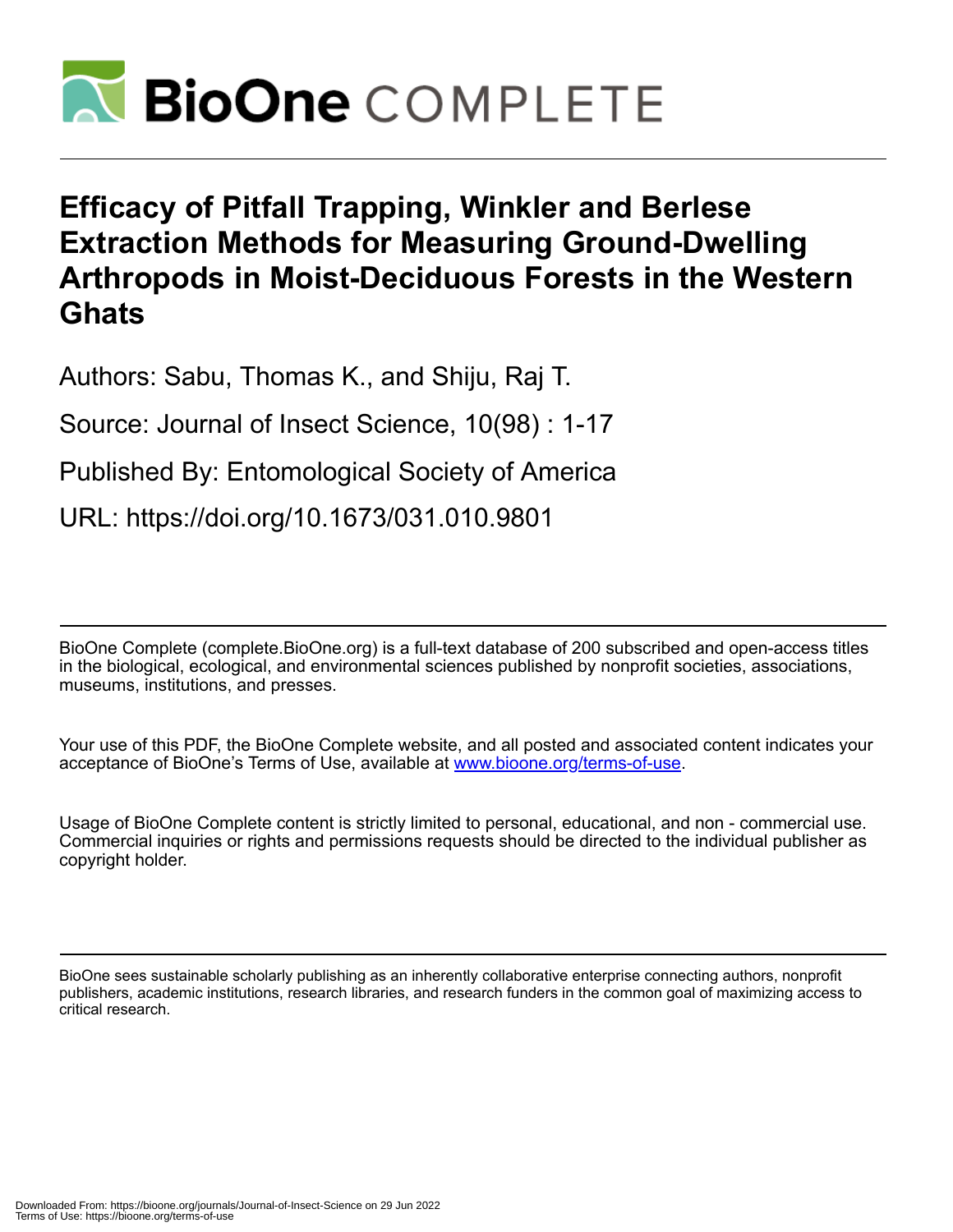

# **Efficacy of pitfall trapping, Winkler and Berlese extraction methods for measuring ground-dwelling arthropods in moistdeciduous forests in the Western Ghats**

Thomas K. Sabu<sup>a</sup>, Raj T. Shiju

Litter Entomology Research Unit, Post Graduate & Research Department of Zoology, St. Joseph's College, Devagiri, Calicut, Kerala, India 673008

# **Abstract**

The present study provides data to decide on the most appropriate method for sampling of ground-dwelling arthropods measured in a moist-deciduous forest in the Western Ghats in South India. The abundance of ground-dwelling arthropods was compared among large numbers of samples obtained using pitfall trapping, Berlese and Winkler extraction methods. Highest abundance and frequency of most of the represented taxa indicated pitfall trapping as the ideal method for sampling of ground-dwelling arthropods. However, with possible bias towards surface-active taxa, pitfall-trapping data is inappropriate for quantitative studies, and Berlese extraction is the better alternative. Berlese extraction is the better method for quantitative measurements than the other two methods, whereas pitfall trapping would be appropriate for qualitative measurements. A comparison of the Berlese and Winkler extraction data shows that in a quantitative multigroup approach, Winkler extraction was inferior to Berlese extraction because the total number of arthropods caught was the lowest; and many of the taxa that were caught from an identical sample via Berlese extraction method were not caught. Significantly a greater frequency and higher abundance of arthropods belonging to Orthoptera, Blattaria, and Diptera occurred in pitfall-trapped samples and Psocoptera and Acariformes in Berlese-extracted samples than that were obtained in the other two methods, indicating that both methods are useful, one complementing the other, eliminating a chance for possible under-representation of taxa in quantitative studies.

**Keywords:** forest floor arthropods, soil-litter arthropods, quantitative and qualitative sampling, Acariformes, Araneae, Blattaria, Chalcidae, Chilopoda, Coleoptera, Dermaptera, Diplopoda, Diptera, Formicidae, Hemiptera, Homoptera, Isopoda, Isoptera, Larva, Lepidoptera, Mantoidea, Orthoptera, Hymenoptera, Parasitiformes, Phasmida, Pseudoscorpionida, Psocoptera, Thysanoptera **Correspondence:** <sup>a</sup> sabukthomas@gmail.com **Associate Editor:** T.X. Liu was editor of this paper. **Received:** 11 July 2008, **Accepted:** 15 January 2009 **Copyright :** This is an open access paper. We use the Creative Commons Attribution 3.0 license that permits unrestricted use, provided that the paper is properly attributed. **ISSN:** 1536-2442 | Vol. 10, Number 98 **Cite this paper as:** Sabu TK, Shiju RT. 2010. Efficacy of pitfall trapping, Winkler and Berlese extraction methods for measuring grounddwelling arthropods in moist-deciduous forests in the Western Ghats*. Journal of Insect Science* 10:98 available online: insectscience.org/10.98

Journal of Insect Science | www.insectscience.org 1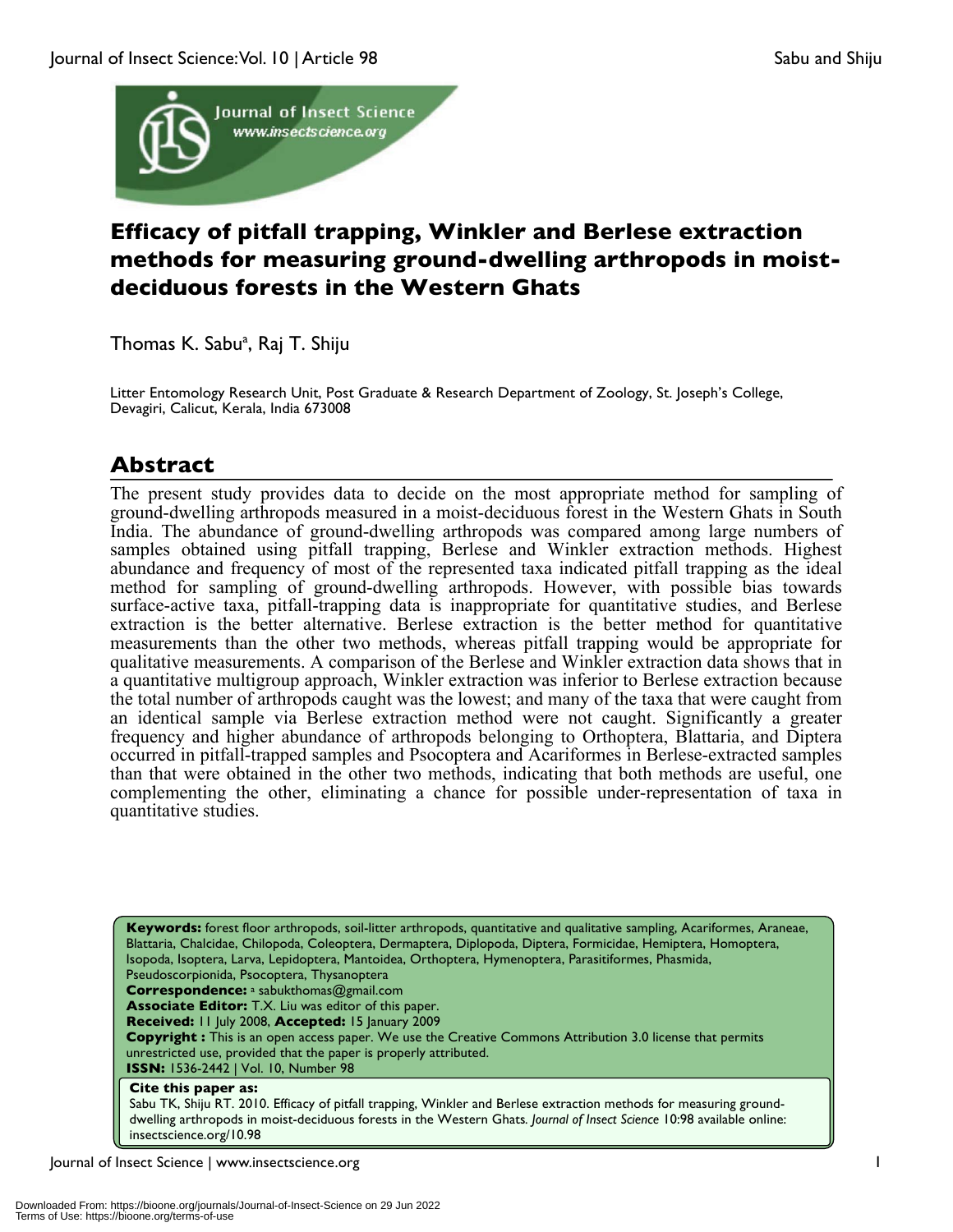#### **Introduction**

Inclusion of ground-dwelling arthropods in biodiversity inventories and environmental assessment surveys has increased in the recent past (Oliver and Beattie 1996). Since most ground-dwelling arthropods are minute and numerous, and usually not easy to detect by an unaided eye, assessment of populations of these organisms is hard and labor-intensive. Specific methods that are effective in extracting a high proportion of these taxa are usually necessary. Three methods employed widely to survey ground- dwelling arthropods are pitfall trapping (Holland and Reynolds 2005; King and Porter 2005; Ward et al. 2001; Standen 2000; Brennan et al. 1999; Holland and Smith 1999; Mommertz et al.1996; Mesibov et al. 1995; Olson 1991; Adis 1979), Berlese extraction (Anu et al. 2009; Palacios-Vargas et al. 2007; Anu and Thomas 2006; King and Porter 2005; Richardson et al. 2005; Edwards 1991; Frith and Frith 1990), and Winkler extraction (Anto and Thomas 2007; Philpott et al. 2007; Robertson 2007; Vineesh et al. 2007; Krell et al. 2005; Leponce et al. 2004; Fisher and Robertson 2002; Longino et al. 2002; Chung et al. 2000; Fisher 1998; Belshaw and Bolton 1994).

Pitfall trapping, the simplest and cheapest method among the three, is efficient in capturing those arthropod taxa that are nocturnally active on the surface, but is inefficient in capturing either the bottom dwellers or those that disseminate by flying (Hansen and New 2005; Leather and Watt 2005; Woodcock 2005; Work et al. 2002; Ward et al. 2001; Standen 2000; Mommertz et al. 1996; Mesibov et al. 1995; Spence and Niemela 1994; Topping and Sunderland 1992; Adis 1979; Geenslade 1964). Pitfall trapping is most effective in open habitats, such as grasslands and scrub vegetation because the capture values can be affected by vegetation complexity (Melbourne 1999; Majer 1997; Greenslade 1964). Berlese extraction necessitates the use of expensive and unwieldy apparatuses and electricity, which may not be available in remote study sites (Krell et al. 2005; Lasebikan et al. 1978); moreover, in the Berlese extraction method, separation of soil particles and debris that drop into the collection solution along with fauna makes sampling more time-consuming and labour intensive than pitfall trapping (Robertson 2007; Edwards 1991). Winkler extraction is suitable for the extraction of litter-inhabiting, rapidly mobile Formicidae (Delabie et al. 2007; Underwood and Fisher 2006; Longino et al. 2002; Parr and Chown 2001; Bestelmeyer et al. 2000; Delabie et al. 2000; Olson 1991; Nadkarni and Longino 1990) and for the extraction of forest-litter inhabiting Coleoptera (Didham et al. 1998). However, Winkler extraction is less suitable for the extraction of all ground-dwelling arthropod taxa because chances for escape of the larger and more agile taxa are high; moreover, chances for the death of small taxa, with a narrow ecological tolerance, before they drop into the collection jars is also equally high (Didham et al. 1998; Besuchet et al. 1987). Winkler extraction is a relatively slow process in moist and humid environments, and when taxa of Formicidae are abundant in the sample, they may consume other fauna during extraction (Schillhammer 2001; Wheeler and McHugh 1987). Even for the litter-inhabiting Formicidae, for which the Winkler extraction method has proved suitable, it can extract a greater variety of taxa in warm-weather regions than it can in cold-weather regions (Leponce et al. 2004). Therefore, the relative efficiency of Winkler extraction in capturing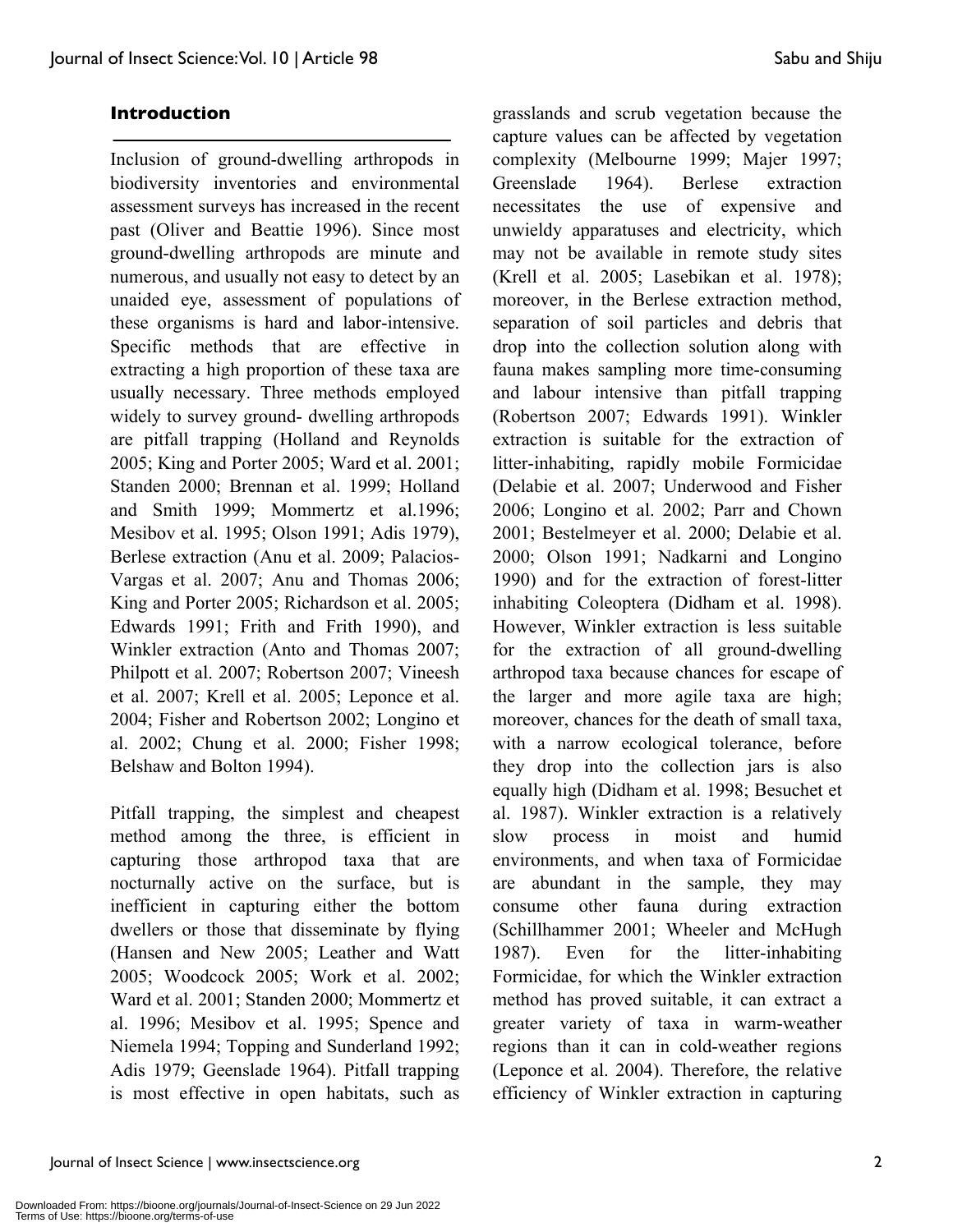ground-dwelling arthropods compared with the other sampling methods needs establishment.

In summary, the effectiveness of these three widely used methods to extract arthropods from soil substrates is being debated. Only a few replicated field studies have attempted to evaluate critically and compare quantitatively the extraction efficiency of the three sampling methods. Most of the earlier efforts evaluated the sampling efficiency of either the Berlese or the Winkler extraction method against pitfall trapping by sampling of a few specific arthropod taxa (e.g., pitfall trapping and Berlese extraction for Carabidae, Spence and Niemela 1994; Coleoptera, Formicidae and Araneae, Oliver and Beatie 1996; litterinhabiting Formicidae, King and Porter 2005; Diplopoda, Snyder et al. 2006; Pitfall trapping and Winkler extraction for litter Formicidae, Fisher and Robertson 2002, Parr and Chown 2001, Delabie et al. 2000, Fisher 1999, Olson 1991.)

Hence, a considered opinion on the ideal sampling method for the extraction of the whole suite of ground-dwelling arthropods among the three remains to be established. Nonetheless, because of the easy manipulability in terms of time and cost effectiveness, pitfall trapping and Winkler extraction methods are being preferred over the Berlese extraction method in ecological surveys of soil arthropods (Krell et al. 2005; Chung et al. 2000; Didham et al. 1998; Belshaw and Bolton 1994; Spence and Niemela 1994; Hammond 1990; Ward 1987). These conclusions have been arrived at without evaluating the extraction efficiencies of the three methods although it is essential that any chosen method should address minimizing problems associated with complex statistical analysis, which could be compounded further by low numbers of taxa (Prasifka et al. 2007; Parr and Chown 2001).

In the present paper, the trapping efficiencies of the three widely used ground-dwelling arthropod trapping methods (pitfall, Berlese and Winkler extraction methods) were compared and evaluated using a field trial done in the moist deciduous forests in the Western Ghats in South India. The objective was to determine whether the three methods are equally effective in the separation and to determine which method achieves the best overall population numbers of as many taxa as possible.

# **Materials and Methods**

# **Study area**

The study was carried out in the moist deciduous forests of Sholayar (220 MASL, 20.55 km2 ) (10° 17'-10° 19' N; 76° 39'-76° 44' E), situated close to the Athirapally– Vazhachal waterfalls, 60 km south of the town of Trichur (Trichur District, Kerala State, India) located in the South-Western Ghats of moist deciduous ecoregion (Wikramanayake et al. 2002). Annual temperature 24-32° C; 40-80% RH; average rainfall 3,000-3,250 mm/year, which occurs mostly in June-November; June, July, and August receive the most rain.

# **Sampling**

Sampling was done in the first week of February 2006. Although a thorough population assessment of any group of invertebrates necessitates sampling at different times in the year (Edwards 1991), the survey period and intensity, although apparently inadequate for definitive inventory, served the purpose of comparing between trap designs, efficiency or capture of trappable fauna. Three parallel line transects, one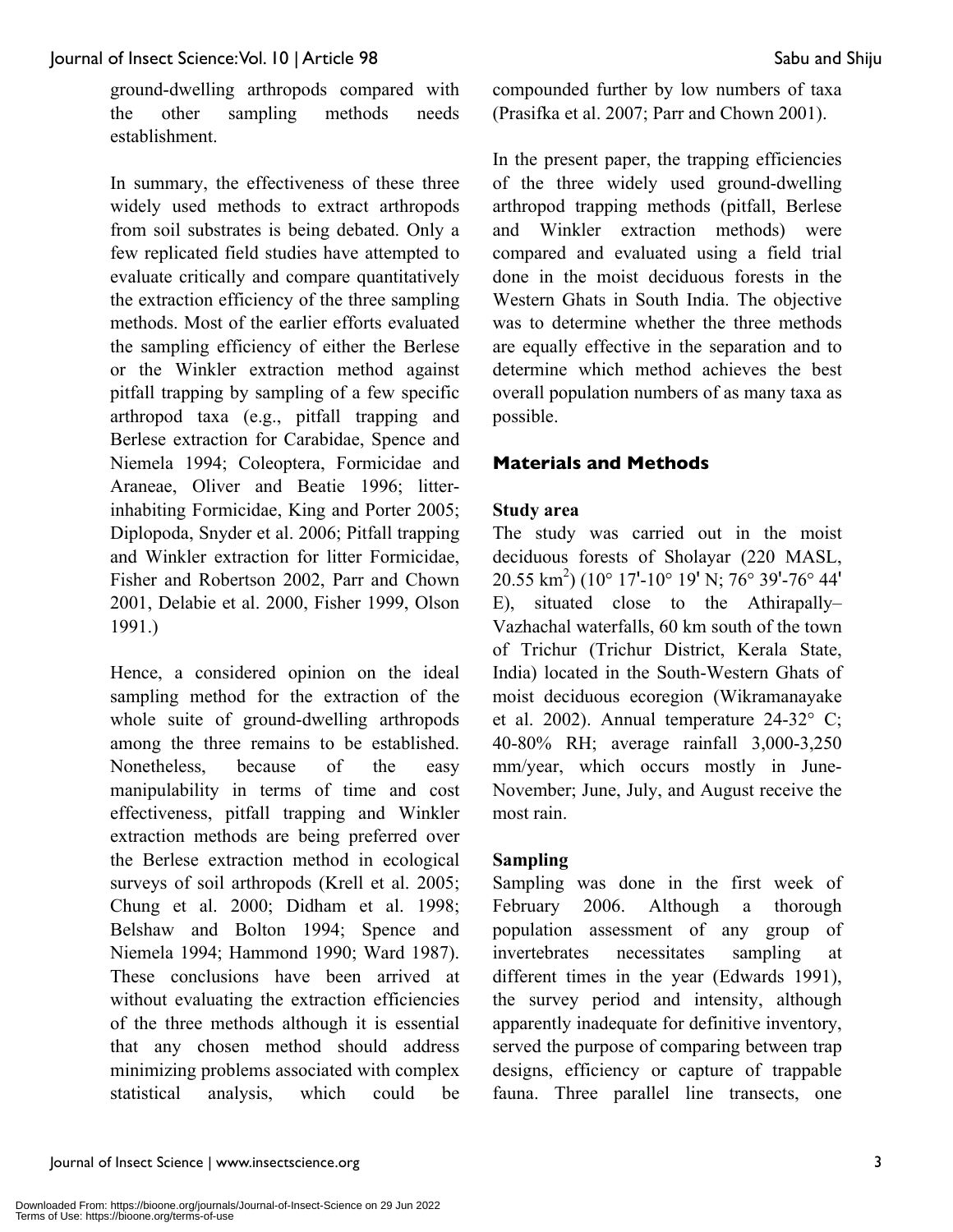dedicated for each extraction type (Berlese extraction method, pitfall trapping, and the Winkler methods) separated by 25 m intertransect distances, were constructed northsoutherly. The 25 m inter-transect distance between two consecutively set trap-transects was meant to minimize possible depletion effects, which can be caused by pitfall trapping (Digweed et al. 1995). Forty pitfall trapped samples and 40 litter samples each for Winkler and Berlese extraction were obtained. All samples were obtained on the same day between 08:00 and 09:30 h.

Each litter sample for Winkler and Berlese extraction was obtained by placing a 50 x 50 cm wooden frame on the forest floor and collecting the leaves, litter and loose humus from within the frame area into a large polythene bag (Frith and Frith 1990). Samples were obtained taking care to prevent possible escape of any invertebrate. The litter thus collected refers to the upper organic litter layer plus the loose humus layer. No underlying compact soil was obtained. Litter samples for Berlese and Winkler extractions were sieved in a 1.5 cm mesh wire sieve to separate larger materials of litter and transported to the laboratory in individual polythene bags.

Fauna was extracted with Berlese extraction apparatus (30.5 cm diameter, 35.6 cm height, 4-6 mm mesh screen, 25 w tungsten-filament lamp) over five days in 70% alcohol. Litter samples for Winkler extraction of the fauna (Besuchet et al. 1987) were placed in coarsemesh bags, which were suspended inside a large sealed cloth bag suspended over a collecting bottle containing 75% ethanol. The litter and soil were left to dry at room temperature for five days. The litter material was gently mixed every day to ensure that the fauna remained active and to improve their chances of dropping into the collection cup (Parr and Chown 2001; Besuchet et al. 1987).

Each pitfall trap consisted of a black plastic bowl (210 mm diameter, 150 mm depth), buried to its rim in soil and partly filled with 30 mm of nontoxic, propylene glycol. Each trap was topped with a dark-plastic tray supported on iron bars to prevent either desiccation or flooding; such a system operated for 24 h continuously to avoid bias in catches arising from diurnal activity variation of fauna (Mommertz et al. 1996). Trapped fauna were separated, identified, counted, and the abundance and frequency of occurrence of taxa at each site was recorded.

The fauna obtained from the 40 litter samples from each method were available for data analysis. Taxa with  $> 30\%$  frequency of occurrence in any of one of the sampling method was categorized as major, and the others as minor taxa. The sampling method, which trapped  $> 40\%$  frequency of occurrence of a particular taxon, even if that taxon was trapped with  $\leq 40\%$  frequency of occurrence in the other two methods was deemed to be 'reasonably effective' in sampling that particular taxon.

#### **Data analysis**

Significant differences in the frequency of collection among sampling methods (abundance data with median and with low abundance and total absence of some taxa) made comparisons using common parametric statistics inappropriate. In the data analysis, emphasis was placed on seeking differences in the frequency of occurrence of arthropod types and less on testing for differences in the mean number of arthropod types (Prasifka 2007). Higher frequency of taxa obtained more frequently through a particular method than by the other two methods rendered that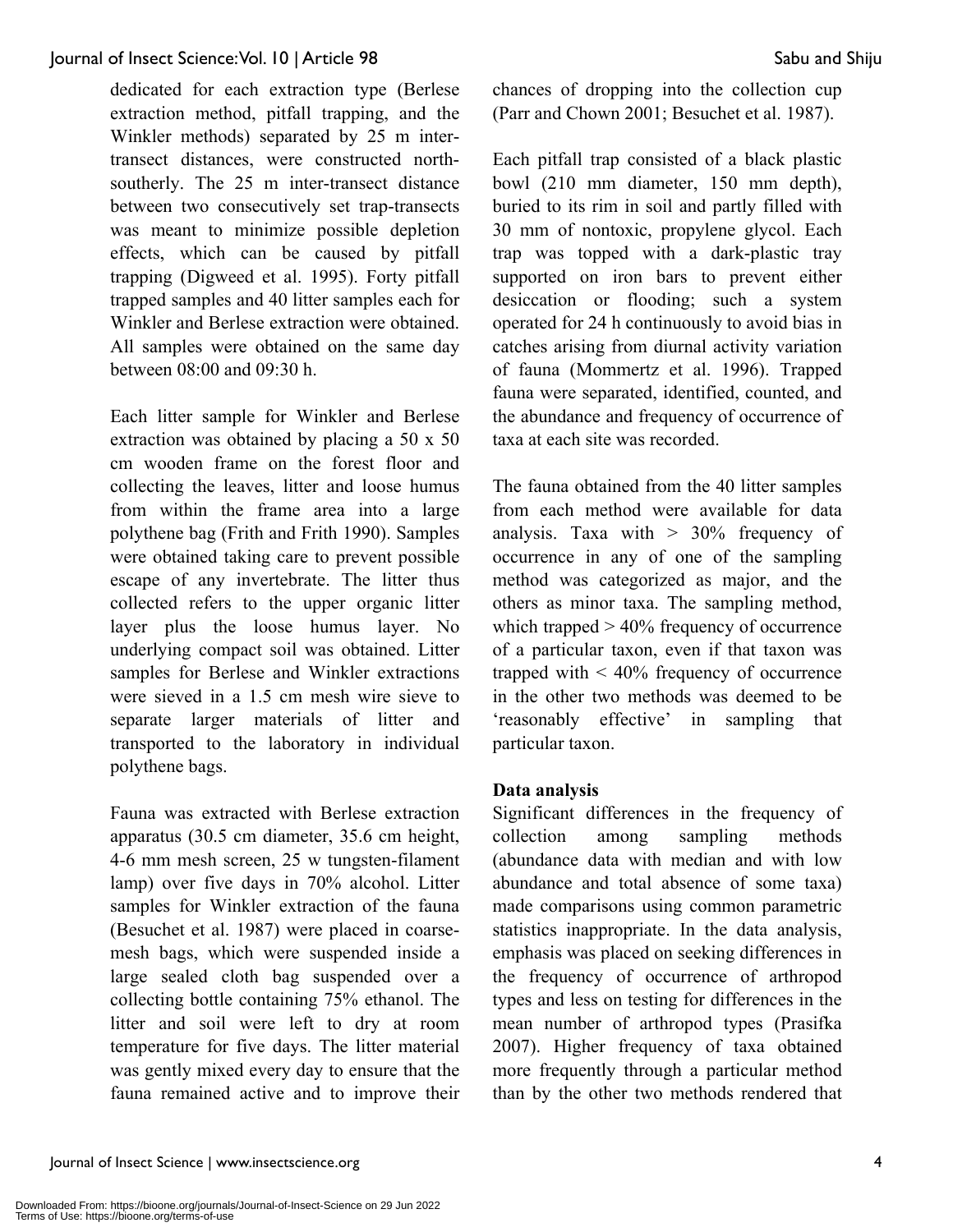method more reliable. However, to summarize arthropod captures by trap type, the means and standard errors derived from individual trap were calculated for each arthropod group. To test for differences in the frequency with which particular arthropod taxa were collected by the three trap types,  $2 \times 3$  contingency tables categorized each trap as either successful (one or more individuals collected) or unsuccessful (zero individuals collected); the differences were assessed with chi-square tests. Significant chi-squared values indicated an effect of trap type on the proportion of samples containing one or more individuals of an arthropod taxon (Prasifka et al. 2007). Trap-wise differences in the catch efficiency of individual taxa among the three trap types were assessed with a two sample z-test. Univariate comparisons through Kruskal-Wallis H tests were used to evaluate the significance level of trap-wise difference in faunal abundance. When significant differences were found, a Mann-Whitney U test was applied to determine which pairs of

methods were different significantly (Weiss 2007). All the analyses were done using MegaStat Version 10.0 (Orris 2005).

#### **Results**

From the three methods tested, 12,257 individuals belonging to 25 arthropod taxa were collected (Figure 1, Table 1), which could be broadly divided into (i) a major group of 14 arthropod taxa and one minor taxon, which showed significant differences in capture among the tested trapping methods and (ii) a minor group of 10 arthropod taxa with no difference in capture among the tested trapping methods (Tables 2 & 3). From among the 25 taxa, 18 occurred in all the three tested methods, whereas taxa belonging to Phasmida, Isoptera, Lepidoptera, Chilopoda occurred only in Berlese extraction and pitfall trapping methods, taxa belonging to Dermaptera and Mantoidea only occurred in pitfall trapping, and one taxon belonging to Pseudoscorpionida occurred only in Berlese



Journal of Insect Science | www.insectscience.org 5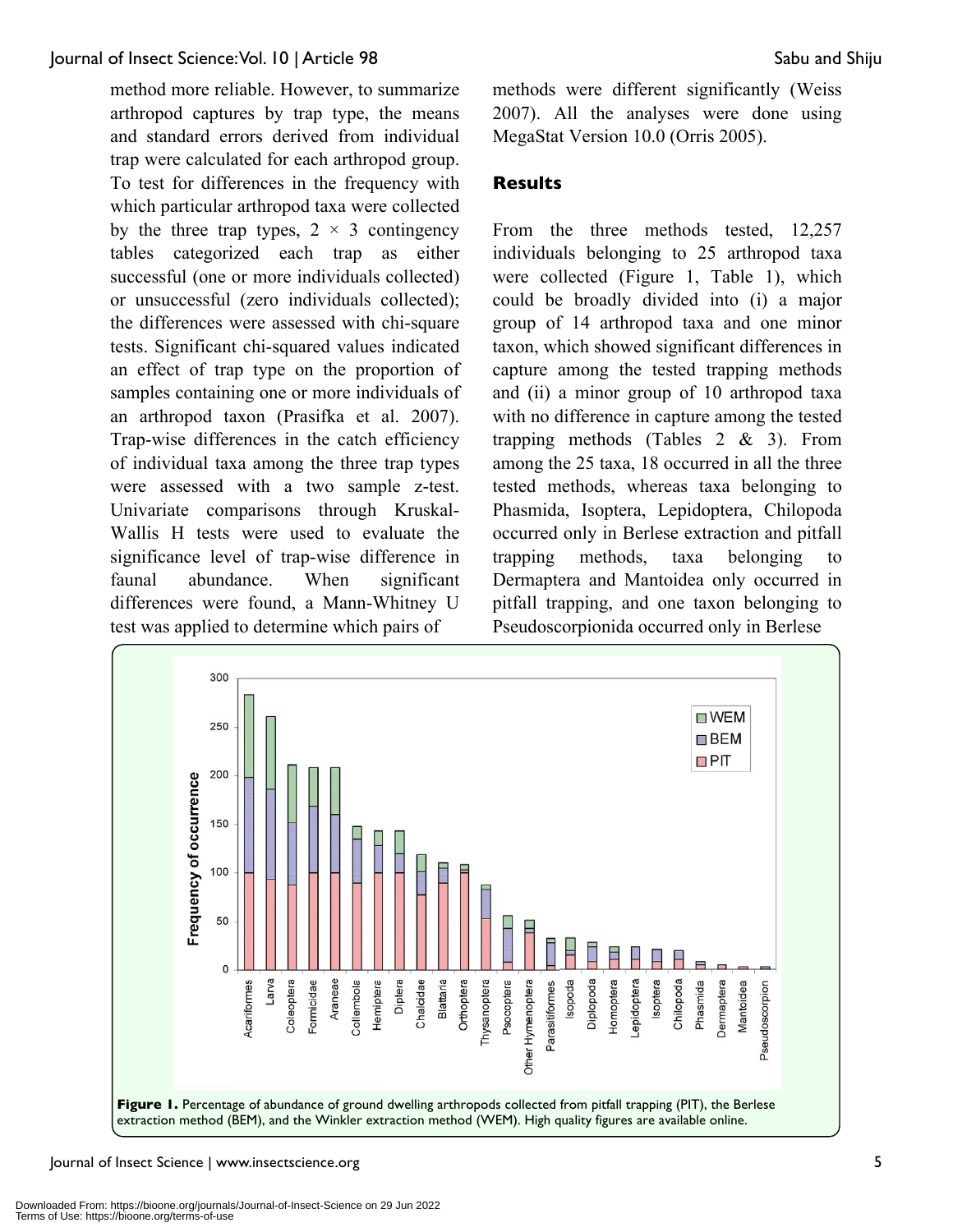extraction methods (Figure 1, Table 1). Based on the frequency of occurrence of fauna, the methods effectively trapped 13 major taxa in pitfall traps, nine major taxa and one minor taxa in the Berlese extraction method, and five major taxa in the Winkler extraction method (Figure 2, Table 1).

In the Winkler extraction method, 18 taxa were obtained. The proportionate distribution of dominant taxa in the collection was in the following order: Acariformes  $(85\%)$  > insect larvae (75%) > Coleoptera (60%) > Araneae  $(48%)$  > Formicidae  $(40%)$  (Table 1). For the major taxa belonging to Coleoptera, Orthoptera, Blattaria, Hemiptera, Diptera, other Hymenoptera (except Formicidae and Chalcidae), Araneae, and Chalcidae, the Winkler extraction method separated the same frequency of occurrence as that of the Berlese

extraction method, and for Psocoptera and Parasitiformes, the Winkler method obtained the same frequency of occurrence as that obtained in the pitfall trapping method (Table 2). Though the frequency of occurrence was lower than in other methods, 40% of occurrence (value set to consider any method as 'reasonably effective') of five taxa viz., Coleoptera, larval forms of diverse insect orders, Araneae, Acariformes, and Formicidae was obtained in the Winkler extraction method.

In the Berlese extraction method, 23 taxa were obtained (Figure 2, Table 1). The dominance pattern of the major taxa was Acariformes  $(98\%)$  > insect larvae  $(93\%)$  > Formicidae  $(68\%)$  > Coleoptera  $(63\%)$  > Araneae  $(60\%)$  > Collembola  $(45\%)$  > Psocoptera  $(35\%)$ . The Berlese extraction method recorded the

|  |                                                                          |  |  |  |  | <b>Table 1.</b> Frequency (%) and abundance (median + inter quartiles) of ground dwelling arthropods collected from pitfall trapping (PIT), the |  |  |
|--|--------------------------------------------------------------------------|--|--|--|--|-------------------------------------------------------------------------------------------------------------------------------------------------|--|--|
|  | Berlese extraction method (BEM) and the Winkler extraction method (WEM). |  |  |  |  |                                                                                                                                                 |  |  |

| $D$ and $D$ are extracted in the color of $D$ and the virtual extraction in editor (VVLi I). |                  | <b>Pitfall Trapping</b> |                |                |                  | <b>Berlese extraction</b> |              |                |                  | <b>Winkler extraction</b> |             |                |
|----------------------------------------------------------------------------------------------|------------------|-------------------------|----------------|----------------|------------------|---------------------------|--------------|----------------|------------------|---------------------------|-------------|----------------|
| <b>Taxa/Groups</b>                                                                           | <b>Frequency</b> | <b>Abundance</b>        |                |                | <b>Frequency</b> | <b>Abundance</b>          |              |                | <b>Frequency</b> | <b>Abundance</b>          |             |                |
|                                                                                              | (%)              | <b>Median</b>           | QI             | Q <sub>3</sub> | (%)              | <b>Median</b>             | QI           | Q <sub>3</sub> | (%)              | <b>Median</b>             | QI          | Q <sub>3</sub> |
| Collembola                                                                                   | 90               | 3                       |                | 12             | 45               | $\mathbf 0$               | $\mathbf 0$  | $\overline{2}$ | $\overline{13}$  | 0                         | $\mathbf 0$ | $\Omega$       |
| Phasmida                                                                                     | 5                | $\mathbf 0$             | $\Omega$       | 0              | 3                | $\mathbf 0$               | $\mathbf 0$  | $\Omega$       | 0                | 0                         | $\Omega$    | $\Omega$       |
| Orthoptera                                                                                   | 100              | 5                       | $\overline{2}$ | $\mathbf{H}$   | 3                | $\mathbf 0$               | $\mathbf 0$  | $\Omega$       | 5                | $\mathbf 0$               | 0           | $\mathbf 0$    |
| Dermaptera                                                                                   | 5                | 0                       | 0              | 0              | 0                | 0                         | 0            | $\mathbf 0$    | 0                | $\mathbf 0$               | 0           | $\mathbf 0$    |
| <b>Isoptera</b>                                                                              | 8                | $\Omega$                | $\Omega$       | $\Omega$       | 3                | $\Omega$                  | $\Omega$     | $\Omega$       | $\mathbf 0$      | $\Omega$                  | 0           | $\Omega$       |
| <b>Blattaria</b>                                                                             | 90               | 5                       | $\overline{2}$ | 12             | 15               | $\mathbf 0$               | 0            | $\mathbf 0$    | 5                | 0                         | 0           | $\mathbf 0$    |
| Mantoidea                                                                                    | 3                | 0                       | $\mathbf 0$    | 0              | 0                | 0                         | $\mathbf 0$  | $\mathbf 0$    | $\mathbf 0$      | $\mathbf 0$               | 0           | $\mathbf 0$    |
| Psocoptera                                                                                   | 8                | $\mathbf 0$             | $\Omega$       | $\Omega$       | 35               | $\Omega$                  | $\mathbf 0$  |                | 13               | $\Omega$                  | 0           | $\Omega$       |
| Thysanoptera                                                                                 | 53               |                         | $\Omega$       | $\overline{2}$ | 30               | $\Omega$                  | 0            |                | 5                | 0                         | 0           | $\Omega$       |
| Hemiptera                                                                                    | 100              | $\overline{7}$          | 3.5            | 10.5           | 28               | $\mathbf 0$               | $\mathbf 0$  |                | 15               | $\mathbf 0$               | 0           | $\Omega$       |
| Homoptera                                                                                    | 10               | $\mathbf 0$             | $\mathbf 0$    | 0              | 8                | $\mathbf 0$               | 0            | $\mathbf 0$    | 5                | $\mathbf 0$               | 0           | $\mathbf 0$    |
| Coleoptera                                                                                   | 88               | 10                      | 4              | 19.5           | 63               | $\overline{2}$            | 0            | 8              | 60               |                           | 0           | $\overline{2}$ |
| Diptera                                                                                      | 100              | 20.5                    | 8              | 48             | 20               | 0                         | 0            | $\Omega$       | 23               | $\Omega$                  | $\Omega$    | $\mathbf 0$    |
| Lepidoptera                                                                                  | $\overline{10}$  | $\mathbf 0$             | 0              | 0              | $\overline{13}$  | 0                         | $\mathbf{0}$ | $\mathbf 0$    | $\mathbf 0$      | $\mathbf 0$               | 0           | $\mathbf{0}$   |
| Other<br>Hymenoptera                                                                         | 38               | $\mathbf{0}$            | $\mathbf 0$    | $\overline{2}$ | 5                | 0                         | 0            | $\mathbf 0$    | 8                | 0                         | 0           | $\mathbf 0$    |
| Chalcidae                                                                                    | 78               | $\overline{2}$          |                | 3              | 23               | $\Omega$                  | $\mathbf 0$  | $\Omega$       | 18               | $\Omega$                  | $\Omega$    | $\Omega$       |
| Formicidae                                                                                   | 100              | 75                      | 36.5           | 103            | 68               | $\overline{2}$            | 0            | 8.5            | 40               | 0                         | $\Omega$    |                |
| Larva                                                                                        | 93               | $\overline{7}$          | 3              | 4              | 93               | 6                         | 3            | 10.5           | 75               | $\mathbf{2}$              | 0.5         | 3              |
| Araneae                                                                                      | 100              | 14.5                    | 10             | 17             | 60               |                           | 0            | $\overline{2}$ | 48               | 0                         | 0           |                |
| Diplopoda                                                                                    | 8                | $\mathbf 0$             | $\Omega$       | $\Omega$       | 15               | $\Omega$                  | 0            | $\Omega$       | 5                | 0                         | 0           | $\mathbf 0$    |
| Acariformes                                                                                  | 100              | 3                       | 8              | 34.5           | 98               | 14.5                      | 5            | 55.5           | 85               | 3                         |             | $\overline{7}$ |
| Parasitiformes                                                                               | 5                | $\mathbf 0$             | $\Omega$       | $\mathbf 0$    | 23               | $\mathbf 0$               | $\mathbf{0}$ | $\mathbf{0}$   | 5                | $\Omega$                  | $\mathbf 0$ | $\Omega$       |
| Pseud-<br>oscorpionida                                                                       | 0                | $\mathbf 0$             | 0              | 0              | 3                | 0                         | $\mathbf 0$  | $\mathbf 0$    | $\mathbf 0$      | 0                         | 0           | 0              |

Journal of Insect Science | www.insectscience.org 6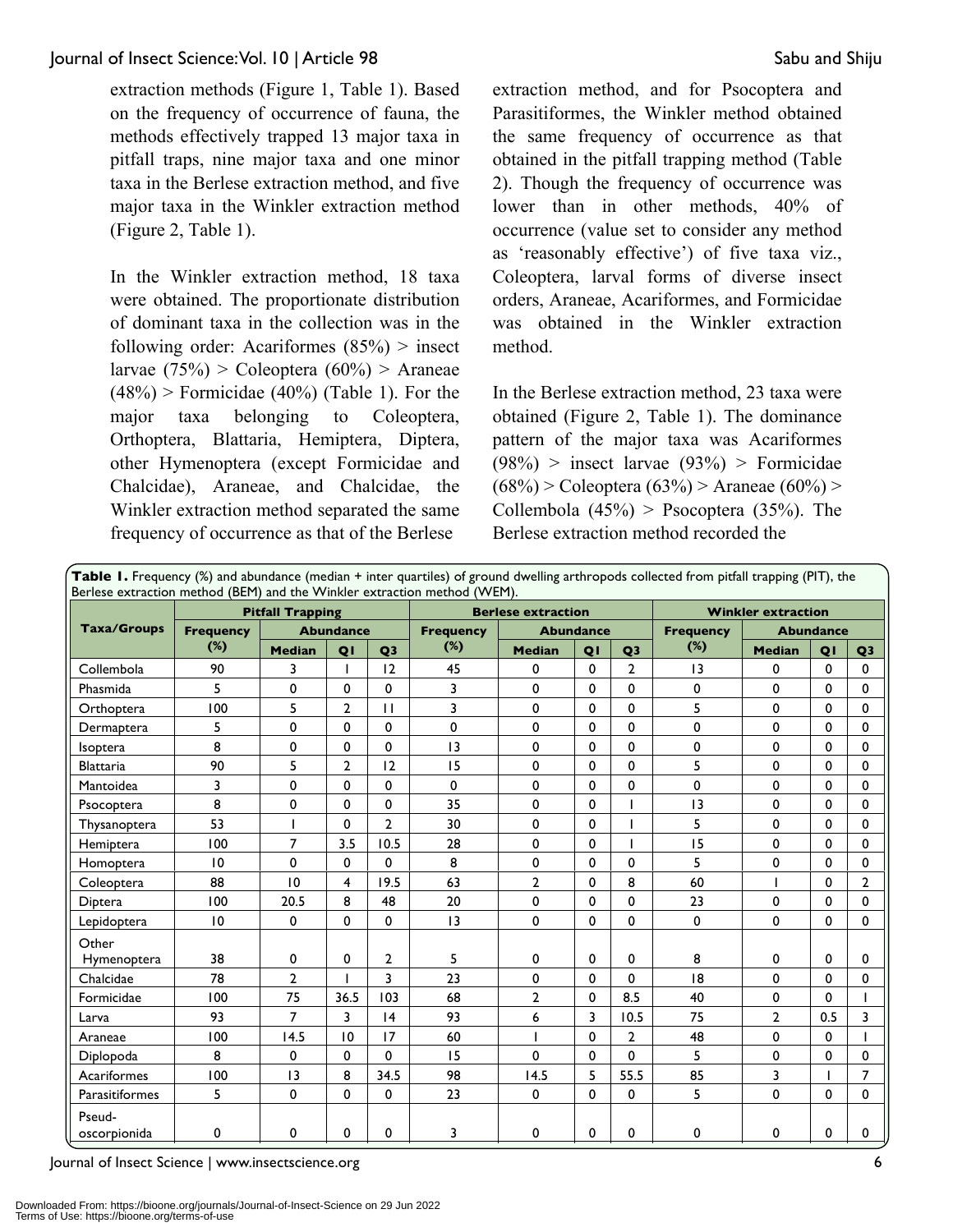highest frequency of occurrence for major taxa belonging to Collembola, Thysanoptera, larval forms of diverse insect orders, Araneae, Formicidae, Psocoptera, and Acariformes and for one minor taxon, Parasitiformes, and an equivalent level of frequency of occurrence as Winkler extraction for 8 of the 14 taxa belonging to Orthoptera, Blattaria, Hemiptera, Coleoptera, Diptera, other Hymenoptera, Araneae, and Chalcidae (Table 2). A higher representation  $(> 40\%$  of occurrence) of five taxa viz., Collembola, Coleoptera, larval forms of diverse insect orders, Araneae, and Formicidae was obtained in the Berlese extraction method.

In the pitfall trapping method, except Pseudoscorpionida, the remaining 24 taxa were recorded (Figure 2, Table 1).

Proportionate occurrence of the major taxa was in the order of: Acariformes = Formicidae = Orthoptera = Hemiptera = Diptera = Araneae > larval forms of diverse insect orders (93%) > Collembola (90%) > Blattaria (90%) > Coleoptera (88%) > Chalcidae (78%) > Thysanoptera (53%) (Figure 2, Table 1). For 11 out of the 14 taxa belonging to the Collembola, Orthoptera, Formicidae, Blattaria, Hemiptera, Coleoptera, Diptera, other Hymenoptera, Thysanoptera, Araneae, Chalcidae, Formicidae, the pitfall trapping method yielded the highest frequency of occurrence (Table 2). For two taxa (insect larvae and Acariformes) both pitfall trapping and Berlese extraction methods recorded same level of frequency of occurrence. Except for Psocoptera and Acariformes, the pitfall tapping method captured the highest frequency of occurrence for 13 out of the 14 major taxa (Table 2) and the same level of frequency of occurrence for 10 minor taxa.



Journal of Insect Science | www.insectscience.org 7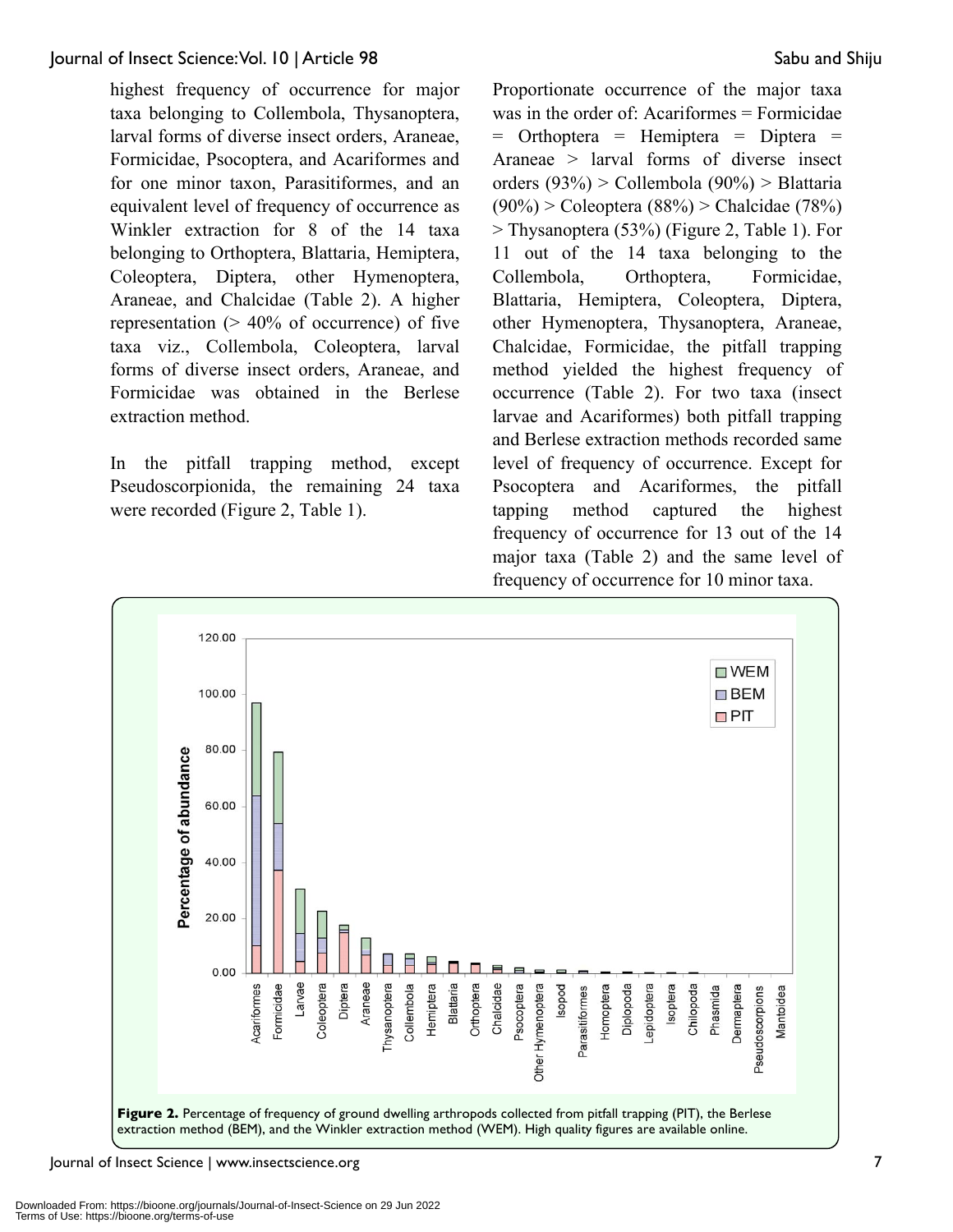**Table 2.** Results of Chi-squared test and two sample z- tests on the variation in the frequency of collection for ground dwelling arthropods using pitfall trapping (PIT), the Berlese extraction method (BEM) and the Winkler extraction method (WEM).

| <b>Taxa/Groups</b>    | <b>Trapping</b>          |         | z-test  | <b>Chi-squared test</b> |         |  |
|-----------------------|--------------------------|---------|---------|-------------------------|---------|--|
|                       | methods                  | z       | P-value | c <sup>2</sup>          | P-value |  |
|                       | PIT/BEM                  | 4.9     | 0.000   |                         |         |  |
| Collembola            | PIT/WEM                  | 10.98   | 0.000   | 48.48                   | 0.000   |  |
|                       | <b>BEM/WEM</b>           | 3.44    | 0.001   |                         |         |  |
|                       | PIT/BEM                  | 39.50   | 0.000   |                         |         |  |
| Orthoptera            | PIT/WEM                  | 27.57   | 0.000   | 107.496                 | 0.000   |  |
|                       | BEM/WEM                  | $-0.59$ | 0.555   |                         |         |  |
|                       | PIT/BEM                  | 10.17   | 0.000   |                         | 0.000   |  |
| <b>Blattaria</b>      | PIT/WEM                  | 14.50   | 0.000   | 74.354                  |         |  |
|                       | <b>BEM/WEM</b>           | 1.51    | 0.131   |                         |         |  |
|                       | PIT/BEM                  | $-3.19$ | 0.001   |                         |         |  |
| Psocoptera            | PIT/WEM                  | $-0.75$ | 0.454   | 11.466                  | 0.003   |  |
|                       | <b>BEM/WEM</b>           | 2.45    | 0.014   |                         |         |  |
|                       | 2.10<br>PIT/BEM<br>0.036 |         |         |                         |         |  |
| Thysanoptera          | PIT/WEM                  | 5.51    | 0.000   | 21.862                  | 0.000   |  |
|                       | <b>BEM/WEM</b>           | 3.12    | 0.002   |                         |         |  |
|                       | PIT/BEM                  | 10.27   | 0.000   |                         | 0.000   |  |
| Hemiptera             | PIT/WEM                  | 15.06   | 0.000   | 67.569                  |         |  |
|                       | <b>BEM/WEM</b>           | 1.38    | 0.167   |                         |         |  |
|                       | PIT/BEM                  | 2.70    | 0.007   |                         | 0.012   |  |
| Coleoptera            | PIT/WEM                  | 2.94    | 0.003   | 8.810                   |         |  |
|                       | <b>BEM/WEM</b>           | 0.23    | 0.818   |                         |         |  |
|                       | PIT/BEM                  | 12.65   | 0.000   |                         | 0.000   |  |
| Diptera               | PIT/WEM                  | 11.74   | 0.000   | 66.366                  |         |  |
|                       | <b>BEM/WEM</b>           | $-0.27$ | 0.785   |                         |         |  |
|                       | PIT/BEM                  | 3.87    | 0.000   |                         | 0.000   |  |
| Hymenoptera           | PIT/WEM                  | 3.44    | 0.001   | 18.84                   |         |  |
|                       | <b>BEM/WEM</b>           | $-0.46$ | 0.644   |                         |         |  |
|                       | PIT/BEM                  | 5.89    | 0.000   |                         | 0.000   |  |
| Chalcidae             | PIT/WEM                  | 6.72    | 0.000   | 37.214                  |         |  |
|                       | BEM/WEM                  | 0.56    | 0.575   |                         |         |  |
|                       | PIT/BEM                  | 4.39    | 0.000   |                         | 0.000   |  |
| Formicidae            | PIT/WEM                  | 7.75    | 0.000   | 33.839                  |         |  |
|                       | <b>BEM/WEM</b>           | 2.57    | 0.010   |                         |         |  |
|                       | PIT/BEM                  | 0.00    | 1.000   |                         |         |  |
| Larvae                | PIT/WEM                  | 2.18    | 0.029   | 7.067                   | 0.029   |  |
|                       | BEM/WEM                  | 2.18    | 0.029   |                         |         |  |
|                       | PIT/BEM                  | 5.16    | 0.000   |                         | 0.000   |  |
| Araneae               | PIT/WEM                  | 6.65    | 0.000   | 28.212                  |         |  |
|                       | <b>BEM/WEM</b>           | 1.13    | 0.258   |                         |         |  |
|                       | PIT/BEM                  | 1.01    | 0.311   |                         | 0.009   |  |
| Acariformes           | PIT/WEM                  | 2.66    | 0.008   | 9.406                   |         |  |
|                       | <b>BEM/WEM</b>           | 2.03    | 0.042   |                         |         |  |
|                       | PIT/BEM                  | $-2.35$ | 0.019   |                         |         |  |
| <b>Parasitiformes</b> | PIT/WEM                  | 0.00    | 1.000   | 8.454                   | 0.015   |  |
|                       | BEM/WEM                  | 2.35    | 0.019   |                         |         |  |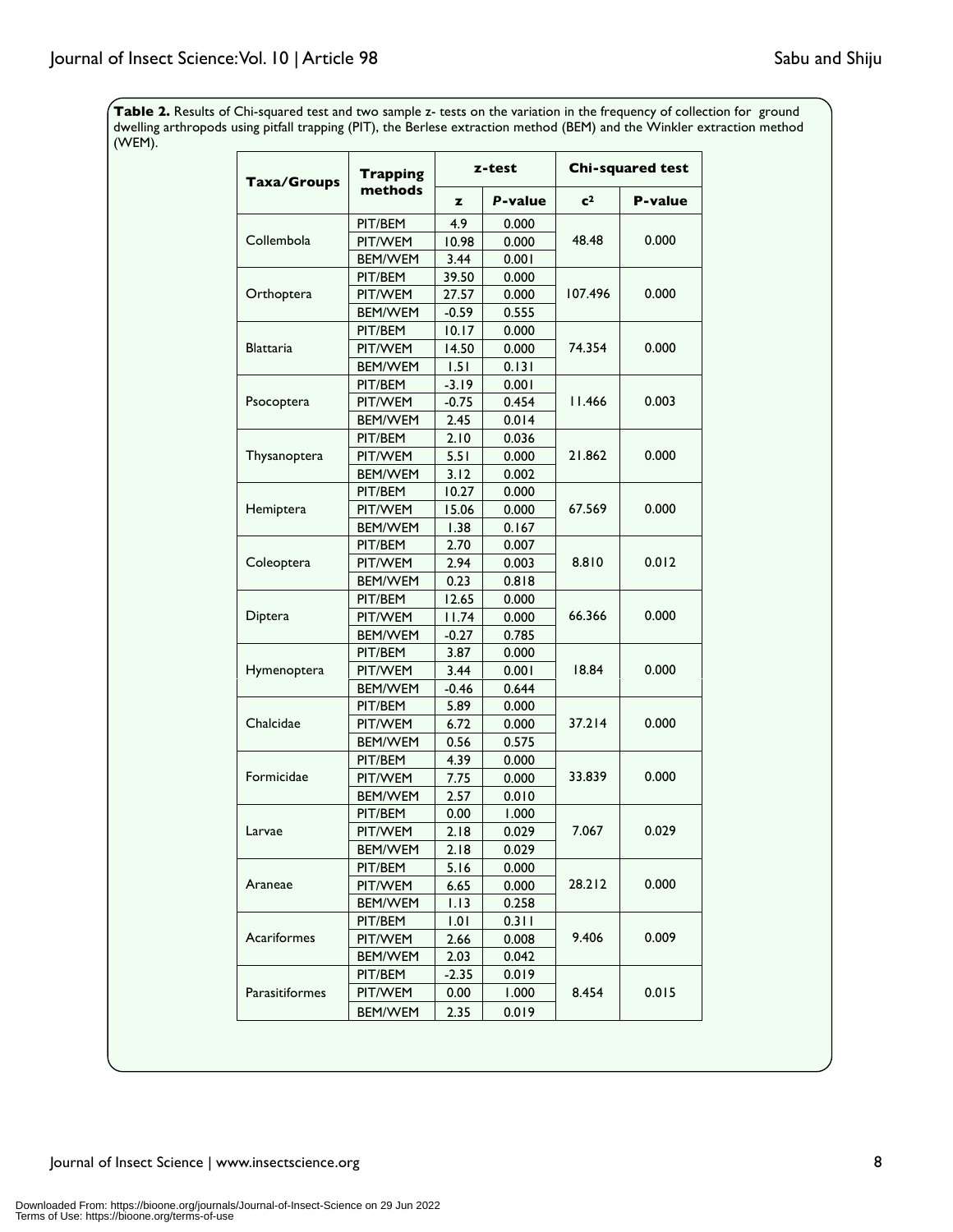In summary, the pitfall trapping method yielded highest frequency of occurrence for 13 out of the 14 major taxa, Berlese extraction method for 3 out of the 14 taxa and also for one minor taxon, and the Winkler extraction method for none of the major taxa (Table 2). For the 10 minor taxa, all the three methods yielded the same level of frequency of occurrence. The arthropod abundance (median + inter quartiles) data for the ground-dwelling arthropod taxa in the three sampling methods is summarized in Table 1. Pitfall trapping recorded the highest abundance of 19 of the 25 arthropod taxa except for six taxa belonging to Psocoptera, Acariformes, Parasitiformes, Pseudoscorpionida, Chilopoda, and Diplopoda (Table 3). Abundance of all taxa was the lowest in Winkler extracted samples. High abundances of Blattaria, Diptera, and Orthoptera in the pitfall trapping and low abundances of these taxa in both Berlese and Winkler methods occurred.

#### **Discussion**

Results of this study lead to recommendations on the relative usefulness of pitfall trapping, and Berlese and Winkler extraction methods for sampling ground-dwelling arthropods in subtropical, moist deciduous forests. A pronounced difference was found in the capture of major ground-dwelling arthropod taxa among the three tested sampling methods. Pitfall trapping yielded the maximal capture (both frequency and numbers) of 87% of the major taxa, followed by the Berlese extraction method (27%). The Winkler method proved ineffective for any of the major taxa in the moist, subtropical South Indian forest conditions. These percentages indicated that pitfall trapping was a useful standard arthropod collection method for ecological studies of ground-surface-dwelling arthropods compared with the Berlese and Winkler extraction methods. Irrespective of the method tested, few individuals of the minor taxa were captured and such an effect could be attributed to the low population densities of these taxa in the moist forests of the Western Ghats (Anu et al. 2009; Vineesh 2007; Anu 2006). Non-significant differences in the capture of minor taxa among the different trap types are difficult to interpret because of their low frequency of occurrence and abundance.

However, a bias was apparent in the samples obtained via pitfall trapping in comparison with the other two methods. Pitfall trapping captured high numbers of taxa active at the ground level, viz., taxa belonging to Orthoptera, Blattaria, Diptera, Araneae, Formicidae, Collembola, Hemiptera, Coleoptera, and other Hymenoptera (Prasifka et al. 2007; Leather and Watt 2005; Woodcock 2005; Bicknell et al. 2000), with 95-100% frequency of capture when compared to their relatively low frequency of capture in the other two methods. On the contrary, with the Berlese sampling method, high capture was recorded of the less-active taxa associated with moisture and sheltered areas, viz., Acariformes, larvae of diverse insect orders, Psocoptera and Parasitiformes. Such variations and differences in the capture of taxa in relation to their surface activity is an established weakness of pitfall-trapping method, leading to the generalizations that (i) pitfall trap collections of arthropods are measures of activity rather than density estimates, (ii) pitfall trap extractions do not consider the resting and evasive behavior of many taxa thus leading to an underrepresentation of such taxa, and (iii) a comparison of data from pitfall traps with other methods is impossible in quantitative studies (Woodcock 2005; Oliver and Beattie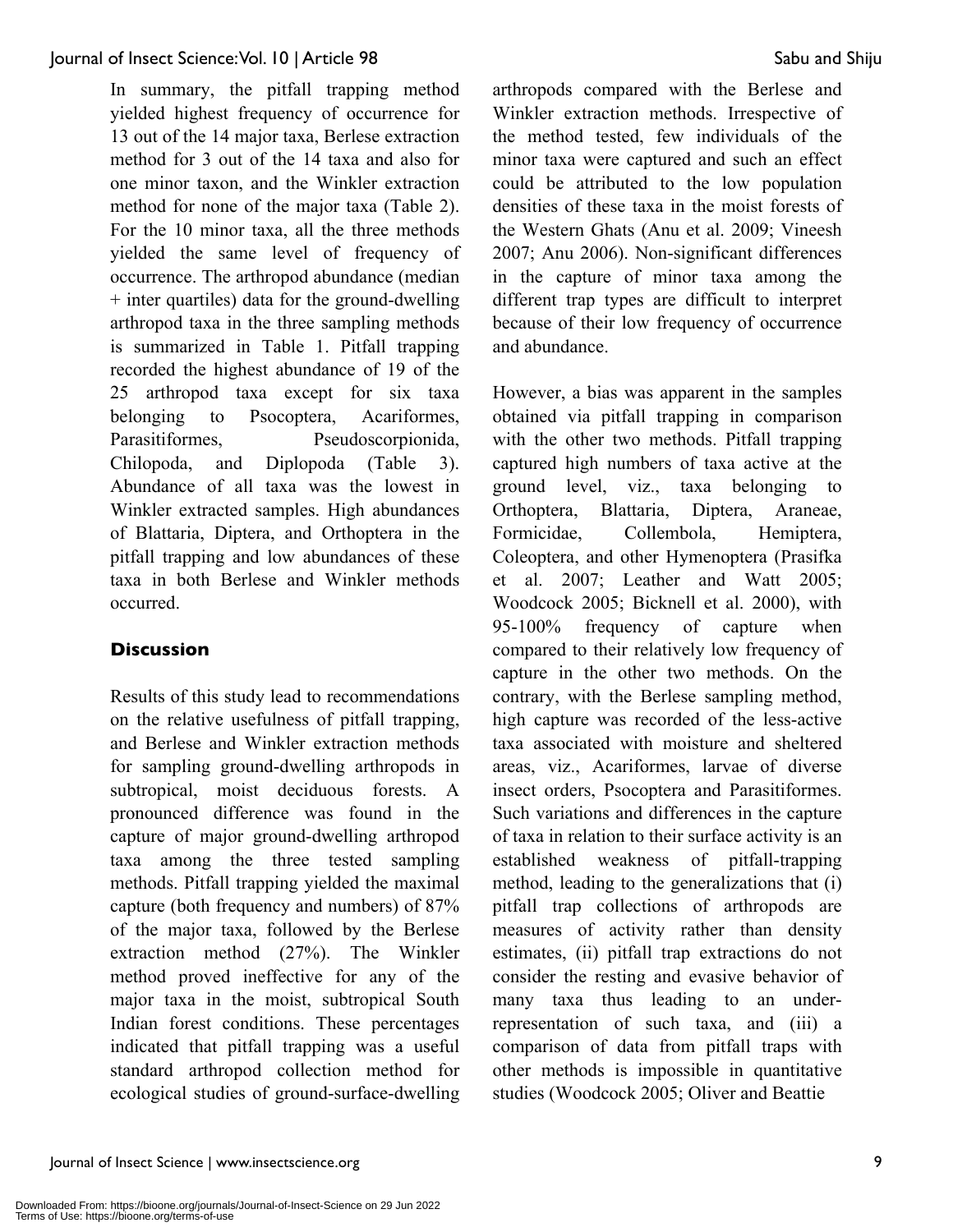**Table 3.** Results of Kruskal Wallis and Mann-Whitney tests on the variation in the abundance of collection for ground dwelling arthropods using pitfall trapping (PIT), the Berlese extraction method (BEM) and the Winkler extraction method (WEM).

| н.                                                          |                        |  |
|-------------------------------------------------------------|------------------------|--|
| value                                                       | p-<br>value            |  |
|                                                             |                        |  |
| 50.62                                                       | 0.000                  |  |
|                                                             |                        |  |
|                                                             |                        |  |
| 106.56                                                      | 0.000                  |  |
|                                                             |                        |  |
|                                                             |                        |  |
| 84.25                                                       | 0.000                  |  |
|                                                             |                        |  |
|                                                             |                        |  |
| 12.75                                                       | 0.002                  |  |
|                                                             |                        |  |
|                                                             | 0.000                  |  |
| 21.67                                                       |                        |  |
|                                                             |                        |  |
|                                                             |                        |  |
| 86.32                                                       | 0.000                  |  |
|                                                             |                        |  |
|                                                             |                        |  |
| 29.77                                                       | 0.000                  |  |
|                                                             |                        |  |
|                                                             |                        |  |
| 88.92                                                       | 0.000                  |  |
|                                                             |                        |  |
|                                                             |                        |  |
| 19.71                                                       | 0.000                  |  |
|                                                             |                        |  |
|                                                             |                        |  |
| 45.23                                                       | 0.000                  |  |
|                                                             |                        |  |
|                                                             |                        |  |
| 70.91                                                       | 0.000                  |  |
|                                                             |                        |  |
|                                                             |                        |  |
| 27.06                                                       | 0.000                  |  |
|                                                             |                        |  |
|                                                             |                        |  |
|                                                             | 0.000                  |  |
|                                                             |                        |  |
|                                                             |                        |  |
|                                                             | 0.000                  |  |
|                                                             |                        |  |
|                                                             |                        |  |
|                                                             | 0.012                  |  |
|                                                             |                        |  |
| 0.000<br>0.000<br>0.054<br>0.736<br>0.000<br>0.000<br>1.000 | 81.88<br>34.45<br>8.84 |  |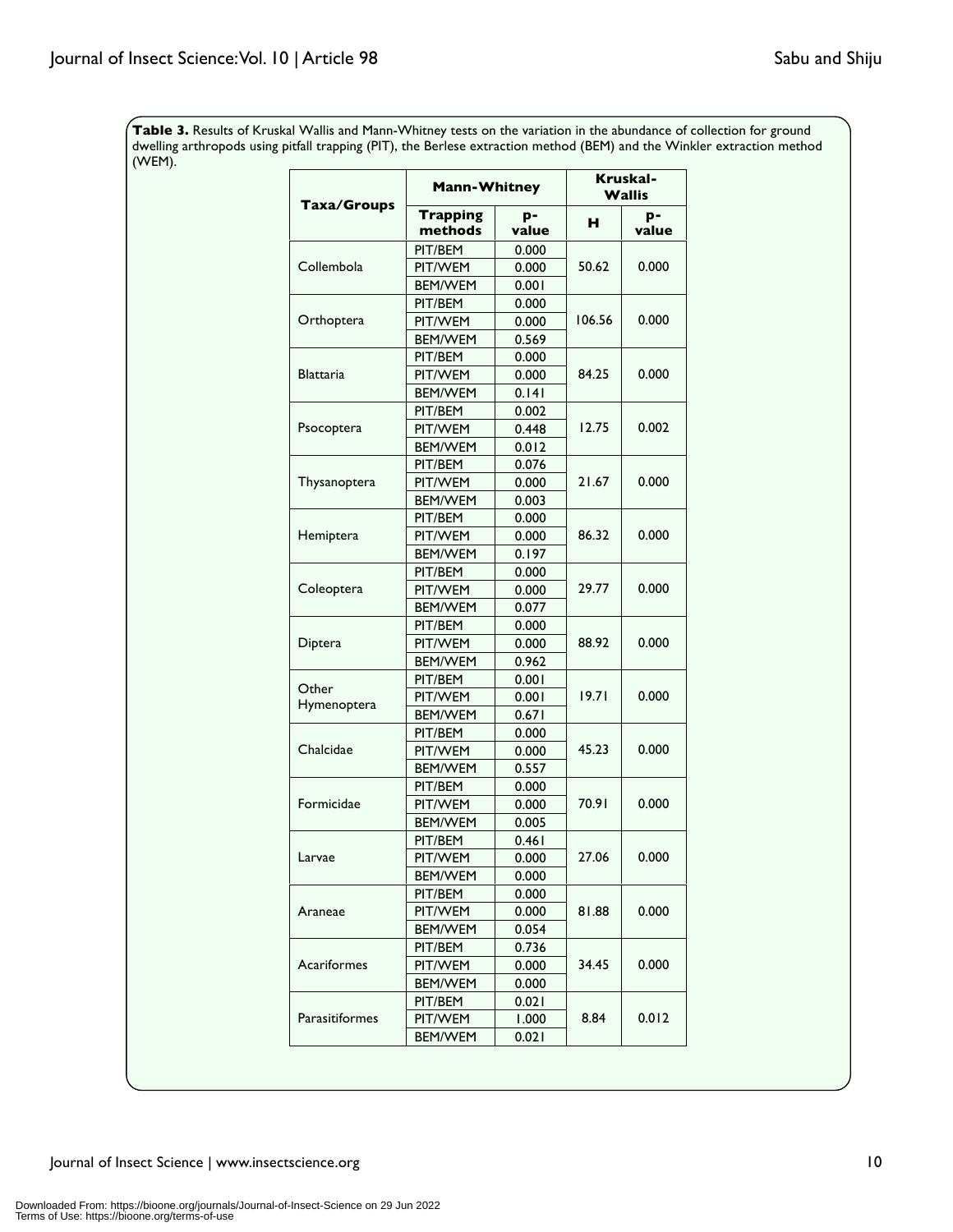1996; Topping and Sunderland 1992; Adis 1979; Southwood 1978; Greenslade 1964). Moreover, unlike the other two methods, the pitfall trapping method captures arthropod taxa from an unknown area and calculations of absolute density of populations of taxa that is the number of individuals per unit of habitat is nearly impossible (Woodcock 2005; Work et al. 2002; Standen 2000; Spence and Niemela 1994; Halsall and Wratten 1988; Greenslade 1964). Calibrations and adjustments needed for the removal of these complex effects and standardization of data would diminish the time and labour efficiency advantages of using pitfall trapping (Stoyan and Kuschka 2001; Mommertz et al. 1996; Spence and Niemela 1994; Topping and Sunderland 1992). The results support the earlier findings and since the data from pitfall trapping are not useful for estimating absolute abundance (populations per unit area or volume) in multigroup ecological approach involving ground surface dwelling arthropods, it would be prudent to limit their use for production of qualitative data. These setbacks (viz., sampling biases and interpretational difficulties) make density-based estimates from quadrat sampling methods (Berlese or Winkler extraction), which measure populations in numbers of animals/unit area as a better alternative for quantitative multitaxa ecological studies of ground-dwelling arthropods.

Unlike the Berlese or Winkler litter extraction methods, pitfall trapping requires two trips to interior forests: one to set the traps and the second to retrieve traps and samples. A second field trip to retrieve the traps leads to additional expenditure, loss of time and practical difficulties in protected forests with restricted access. Moreover, multiple chances of wildlife disturbing the field-placed traps and inclement weather affecting the sampling effort in subtropical forests also exist. This leaves the researcher apprehensive about the success of his collection efforts until the second trip and makes pitfall trapping more laborious and chance oriented than the other two methods.

Recent studies have highlighted the Winkler extraction method as a less expensive, more convenient, and a more efficient alternative method for exhaustive extraction of soil macro-invertebrates (Krell et al. 2005; Didham et al. 1998; Nadkarni and Longino 1990). Hence, at the beginning of this study, it was expected that the Winkler extraction method would prove better than the pitfall trapping and Berlese extraction methods by obtaining greater numbers and frequency of different arthropod taxa. However, an entirely different outcome became evident. Firstly, the Winkler extraction method underestimated the abundance and frequency of the major taxa (in South Indian moist deciduous forest conditions), except taxa belonging to Coleoptera, larvae of multiple insect orders, Araneae, Acariformes, and Formicidae; secondly, most of the minor taxa belonging to Dermaptera, Mantoidea, Pseudoscorpionida, Phasmida, Isoptera, Lepidoptera, and Chilopoda were missed out completely. These limitations highlight the less emphatic observations of Besuchet et al. (1987) that Winkler extraction method is less suitable for the extraction of all taxa, and there is possibility of death of taxa with a narrow ecological tolerance before dropping into the collection jars. Although Winkler extractions are cost effective and convenient with limited time needed to sort fauna (Krell et al. 2005) and effective in studies of litter Formicidae and Coleoptera (Fisher 2004; Fisher and Robertson 2002; Didham et al. 1998; Olson 1991; Nadkarni and Longino 1990; Besuchet et al. 1987), the limited volume of quantitative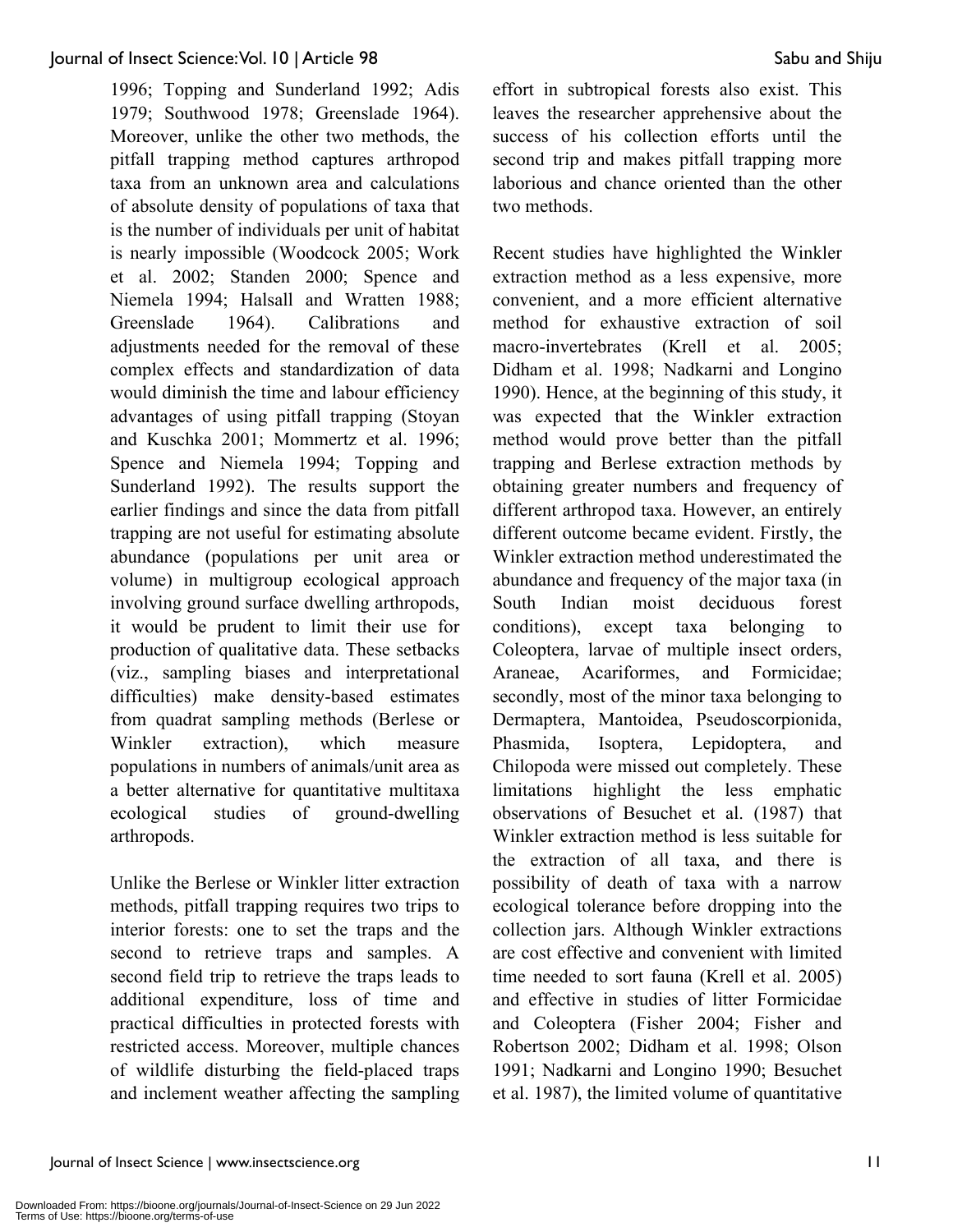information they generate for the majority of ground surface dwelling arthropod taxa weaken their value as an effective individual sampling method for intensive ecological studies of ground-dwelling arthropod fauna. Despite that, the Berlese extraction method will be costly and laborious because it requires more time to sort out the fauna from fallen debris and soil in the laboratory (Snyder et al. 2006). Berlese extraction recorded higher capture of taxa per unit volume than the Winkler extraction method. Greater efficiency and thoroughness of the sampling effort makes the Berlese extraction method a better choice than the Winkler extraction method as an individual quantitative sampling method for the ground surface dwelling fauna in a subtropical moist deciduous forest.

Group and trap specific differences noted in the present study supports the findings by Edwards (1991) and Standen (2000) that no single extraction method is the best for all taxa of ground-dwelling arthropods, and it may be necessary to use more than one method based on the aim of the study. The selection of sampling methods for grounddwelling arthropods should be made based on the data — quantitative or qualitative required for the study. High trapping efficiency of a majority of the taxa makes pitfall trapping the best method in qualitative inventory studies of ground-dwelling arthropods, but not for quantitative studies because of the above-cited setbacks. Trapping success of pitfall traps conforms to the findings (Spence and Niemelä 1994) that pitfall trapping remains the only realistic way to survey large acreages where qualitative inventory and a comparison of species assemblages of ground-active arthropods is required. However, for quantitative studies of ground-dwelling arthropods, the Berlese extraction method is the best option. Very high abundance and frequency of occurrence of Blattaria, Diptera and Orthoptera in pitfall trapping and very low trapping with the Berlese extraction method suggest that a combination of pitfall trapping and Berlese extraction and standardization of pitfall trapping data (Stoyan and Kuschka 2001) is more feasible for exhaustive quantitative studies of surface dwelling arthropods.

### **Conclusions**

The relative abundance and frequency of occurrence of fauna was different with the three sampling methods. When cost and time constraints dictate the limiting of grounddwelling arthropod sampling to one method, the Berlese extraction method is ideal for quantitative estimates, and the pitfall trapping method is ideal for qualitative estimates.

Since the three taxa (Orthoptera, Diptera and Blattaria) with a low catch probability with Berlese extraction were caught efficiently with pitfall trapping, inclusion of pitfall trapping with appropriate adjustments would be the method for comprehensive quantitative surveys of ground-dwelling arthropods. Although pitfall trapping samples tend to include more ground-active species, its efficiency indicates that pitfall trapping is certainly the method of choice for an individual quantitative sampling method for most major taxa except the Psocoptera and insect larval forms, for which the Berlese extraction method is a better option.

As a cost effective, individual quantitative sampling method, Winkler extraction is suitable for obtaining Coleoptera and Acariformes in addition to litter Formicidae, for which it is an established method (Delabie et al. 2007; Underwood and Fisher 2006; Longino et al. 2002; Bestelmeyer et al. 2000;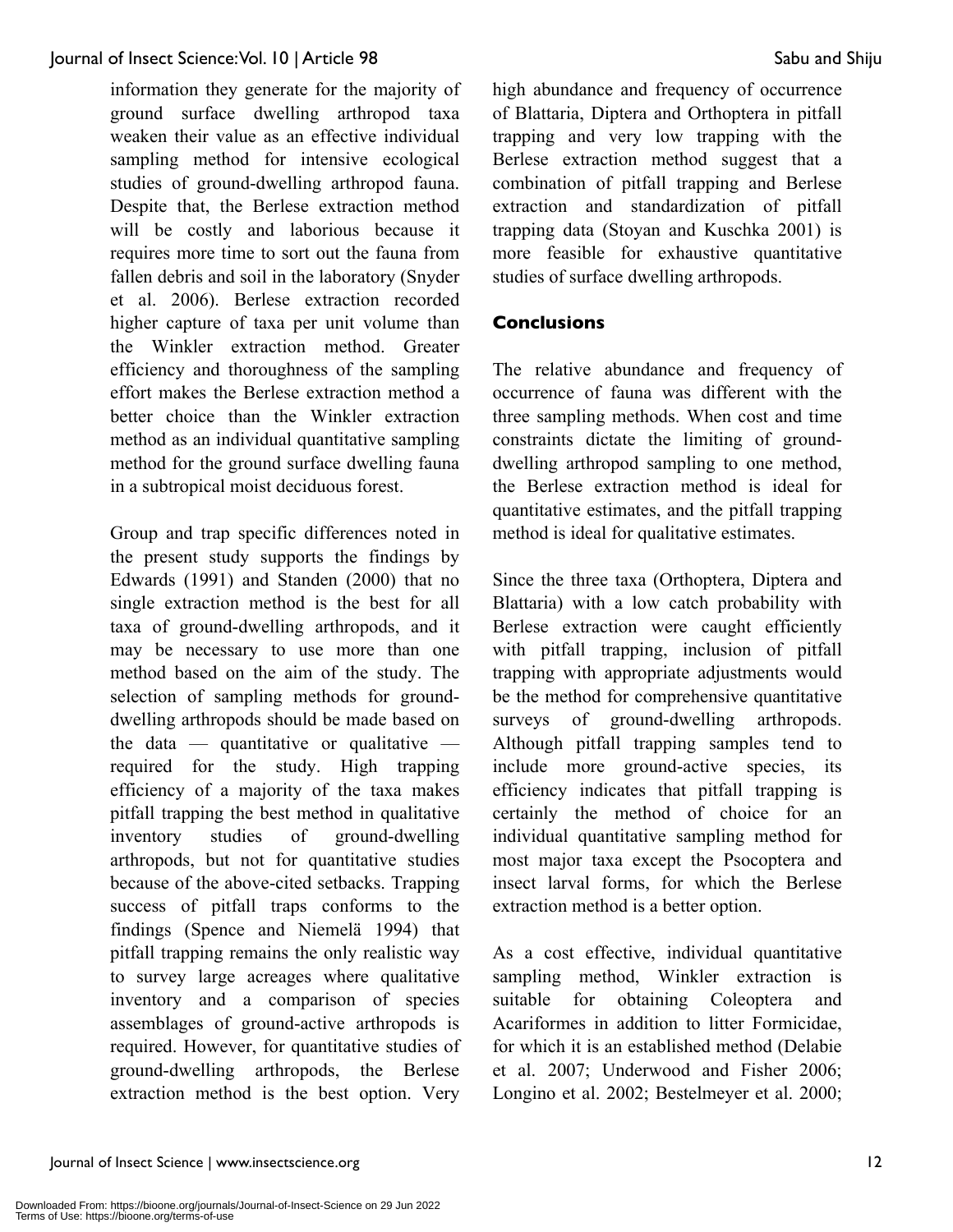Delabie et al. 2000), but not for ecological studies involving multiple arthropod groups.

## **Acknowledgements**

We thank the Department of Science and Technology (DST), Government of India for financial assistance, the Kerala Forest and Wildlife Department for logistical support and permissions, and K.T. Thomachan (Devagiri College, Calicut) for the support in statistical analysis. We are grateful to A. Raman (Charles Sturt University, Australia) for critical comments. We thank T.N. Ananthakrishnan (Emeritus Scientist, Chennai), John M. Holland (Game Conservacny Trust, UK), Jerrad Prasifka (USDA - Agricultural Research Service, USA), Tana Wood (Berkely University, USA) for providing relevant literature, P.J. Vineesh, A.K. Aneesh and K.V. Vinod for field collections and A. Anisha for sample sorting.

### **References**

Adis J. 1979. Problems of interpreting arthropod sampling with pitfall traps. *Zoologischer Anzeiger* 202: 177-184.

Anto A, Thomas SK. 2007. Biodiversity analysis of forest litter ant assemblages in Wynad region of Western Ghats with taxonomic and conventional diversity measures. *Journal of Insect Science* 6:60, available online at http://www.insectscience.org/6.60/

Anu A. 2006. *Entomofaunal dynamics and biochemistry of litter decomposition in a natural forest with special reference to the systematics of dung Coleoptera (Coleoptera: Scarabaeinae)*. Ph.D. dissertation. University of Calicut, Kerala.

Anu A, Thomas SK. 2006. Litter arthropod diversity and community structure in an evergreen forest in the Wayanad region of Western Ghats. *Entomon* 31: 181-190.

Anu A, Sabu TK, Vineesh PJ. 2009.Seasonality of litter insects and relationship with rainfall in a wet evergreen forest in south Western Ghats. *Journal of Insect Science.* 9:46, available online: http://www.insectscience.org/9.46/

Belshaw R, Bolton B. 1994. A survey of the leaf litter ant fauna in Ghana, West Africa (Hymenoptera: Formicidae). *Journal of Hymenoptera Research* 3: 5-16.

Bestelmeyer BT, Agosti D, Alonso LE, Brandaö CRF, Brown Jr WL, Delabie JHC, Silvestre R. 2000. Field methods for the study of ground-dwelling ants. In: Agosti D, Majer JD, Alonso LE, Shultz TR, editors. *Ants: Standard methods for measuring and monitoring biodiversity*. pp. 122-144. Smithsonian Institution Press.

Besuchet C, Burckhardt DH, Lobl I. 1987. The "Winkler/Moczarski" eclector as an efficient extractor for fungus and litter Coleoptera. *Coleopterists Bulletin* 41: 392- 394.

Bignell DE, Widodo E, Susilo FX, Suryo H. 2000. Soil macrofauna: Ground-dwelling ants, termites, other macroarthropods and earthworms. In: Gillison AN, editor. *Aboveground Biodiversity Assessment Working Group summary report 1996-99: Impact of different land uses on biodiversity*. pp 91-127. International Centre for Research in Agroforestry (ICRAF), Nairobi, Kenya. Available at: http://www.asb.cgiar.org/ pdfwebdocs/Biodiv%20Study%20WG%20rep

orts/C-Sec7.pdf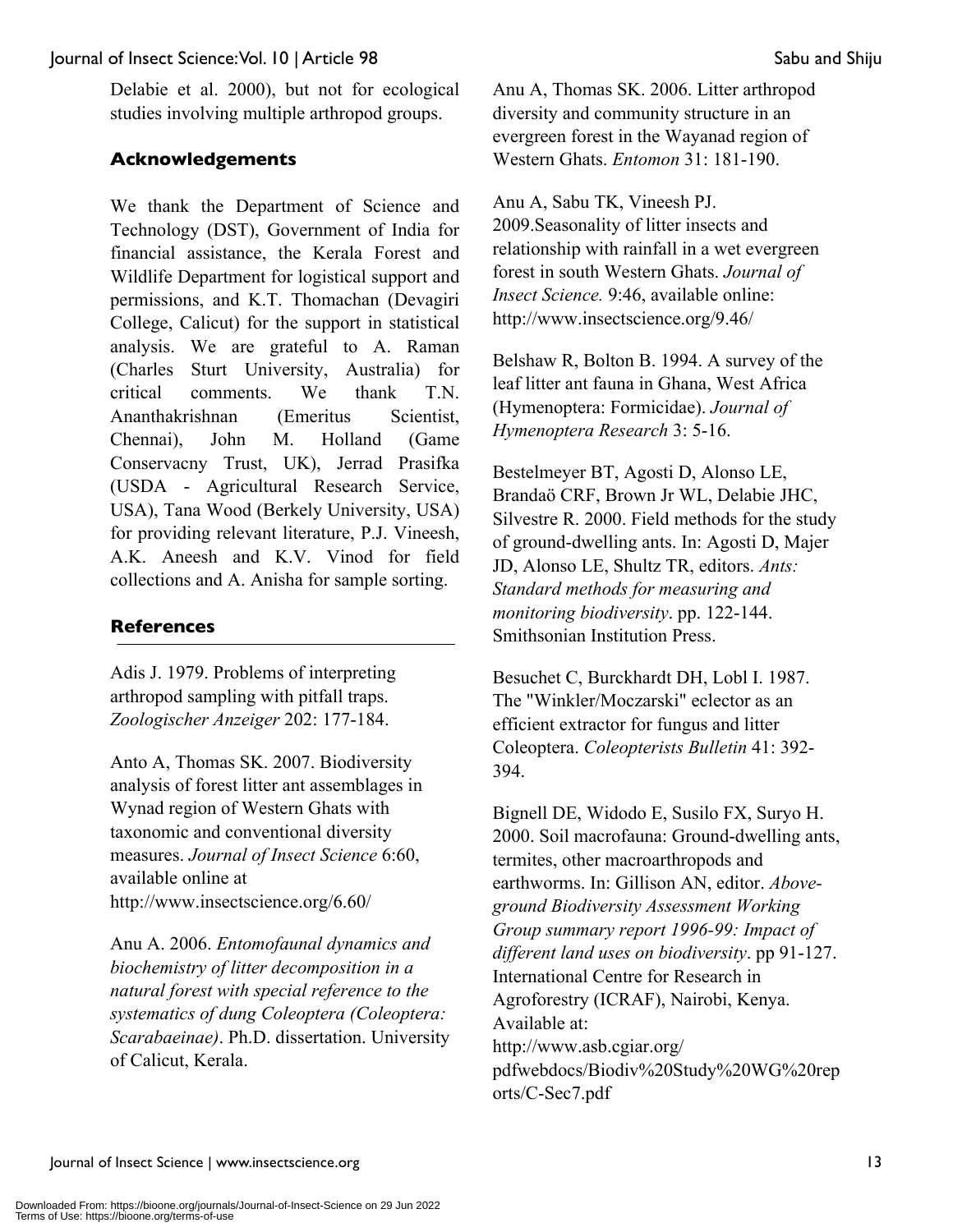Brennan KEC, Majer JD, Reygaert N. 1999. Determination of an optimal pitfall trap size for sampling spiders in a Western Australian Jarrah forest. *Journal of Insect Conservation* 3: 297-307.

Chung AYC, Eggleton P, Speight MR, Hammond PM, Chey VK. 2000. The diversity of beetle assemblages in different habitat types in Sabah, Malaysia. *Bulletin of Entomological Research* 90: 475-496.

Delabie JHC, Fisher BL, Majer JD, Wright IW. 2000. Sampling effort and choice of methods. In: Agosti D, Majer JD, Alonso LE, Shultz TR, editors. *Ants: standard methods for measuring and monitoring biodiversity*. pp 145–154. Smithsonian Institution Press.

Delabie JHC, Jahyny B, Nascimento IC, Mariano CSF, Lacau S, Campiolo S, Philpott SM, Leponce M. 2007. Contribution of cocoa plantations to the conservation of native ants (Insecta: Hymenoptera: Formicidae) with a special emphasis on the Atlantic Forest fauna of southern Bahia. *Brazil Biodiversity and Conservation* 16: 359-2384.

Didham RK, Lawton JH, Hammond PM, Eggleton P.1998.Trophic structure stability and extinction dynamics of Coleoptera (Coleoptera) in tropical forest fragments. *Philosophical Transactions of the Royal Society, Series B* 353: 437-451.

Digweed SC, Currie CR, Carcamo HA, Spence JR. 1995.Digging out the 'digging-in effect' of pitfall traps: Influences of depletion and disturbance on catches of ground Coleoptera (Coleoptera: Carabidae). *Pedobiologia* 39: 61-576.

Edwards CA. 1991.The assessment of populations of soil inhabiting invertebrates. *Agriculture Ecosystem and Environment* 34: 45-176.

Fisher BL. 2004. Diversity patterns of ants (Hymenoptera: Formicidae) along an elevational gradient on Monts Doudou in Southwestern Gabon. *California Academy of Sciences Memoir* 28: 69-286.

Fisher BL. 1999. Improving inventory efficiency: A case study of leaf-litter ant diversity in Madagascar. *Ecological Applications* 9: 14-731.

Fisher BL. 1998. Ant diversity patterns along an elevational gradient in the Réserve Spéciale dÕAnjanaharibe-Sud and on the western Masoala Peninsula, Madagascar. *Fieldana: Zoology* 90: 9-67.

Fisher BL, Robertson HG. 2002. Comparison and origin of forest and grassland ant assemblages in the high plateau of Madagascar (Hymenoptera: Formicidae). *Biotropica* 34: 155-167.

Frith D, Frith C. 1990. Seasonality of litter invertebrate populations in an Australian upland tropical rain forest. *Biotropica* 22: 181-190.

Greenslade PJM. 1964. Pitfall trapping as a method for studying populations of Carabidae (Coleoptera). *Journal of Animal Ecology* 33: 301-310.

Halsall NB, Wratten SD. 1988. The efficiency of pitfall trapping for polyphagous predatory Carabidae. *Ecological Entomology* 13: 293- 299.

Hammond P. 1990. Insect abundance and diversity in the Dumoga-Bone National Park, N. Sulawesi, with special reference to the beetle fauna of lowland rain forest in the Toraut region. In: Knight WJ, Holloway JD,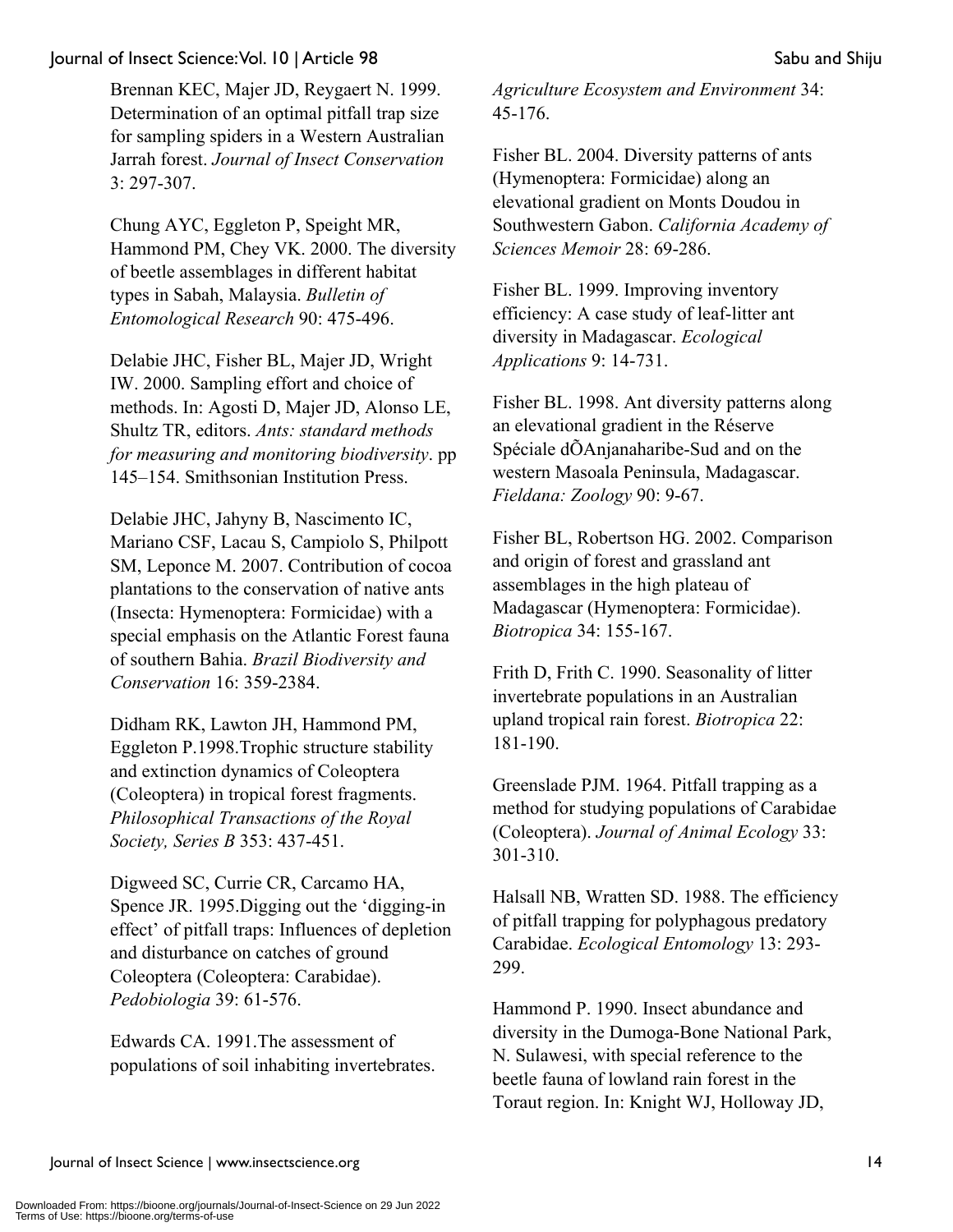editors. *Insects and the Rain Forests of South East Asia (Wallacea)*. pp 197-254. Royal Entomological Society of London.

Hansen JE, New TR. 2005. Use of barrier pitfall traps to enhance inventory surveys of epigaeic Coleoptera. *Journal of Insect Conservation* 9: 131-136.

Holland JM, Reynolds CJM. 2005. The influence of emptying frequency of pitfall traps on the capture of epigeal invertebrates, especially *Pterostichus madidus* (Coleoptera: Carabidae). *British Journal of Entomology and Natural History* 18:259-263.

Holland JM, Smith S. 1999. Sampling epigeal arthropods: An evaluation of fenced pitfall traps using mark-release-recapture and comparisons to unfenced pitfall traps in arable crops. *Entomologia Experimentalis et Applicata* 91: 347-357.

King JR, Porter SD. 2005. Evaluation of sampling methods and species richness estimators for ants in upland ecosystems in Florida. *Environmental Entomology* 34: 1566- 1578.

Krell FT, Chungb AYC, DeBoisea E, Eggletona P, Giustia A, Inwarda K, Krell-Westerwalbesloha S. 2005. Quantitative extraction of macro-invertebrates from temperate and tropical leaf litter and soil: Efficiency and time-dependent taxonomic biases of the Winkler extraction. *Pedobiologia* 49: 175-186.

Lasebikan BA, Belfield W, Gibson NHE. 1978. Comparison of relative efficiency of methods for the extraction of soil microarthropods. *Revue d Ecologie et de Biologie du Sol* 15: 39-65.

Leather SR, Watt AD. 2005. Sampling theory and practice. In: Leather R, editor. *Insect*

*sampling in forest ecosystems*. pp 1-15. Blackwell publishing.

Leponce M, Theunis L, Delabie JHC, Roisin Y. 2004. Scale dependence of diversity measures in a leaf-litter ant assemblage. *Ecography* 27: 253-267.

Longino JT, Coddington J, Colwell RK. 2002. The ant fauna of a tropical rain forest: Estimating species richness three different ways. *Ecology* 83: 689-702.

Majer JD. 1997. The use of pitfall traps for sampling ants. *Na critique Mem Mus Victoria* 56: 323-329.

Melbourne BA. 1999. Bias in the effect of habitat structure on pitfall traps: An experimental evaluation. *Australian Journal of Ecology* 24: 228-239.

Mesibov R, Taylor RJ, Brereton RN. 1995. Relative efficiency of pitfall trapping and hand-collecting from plots for sampling of millipedes. *Biodiversity and Conservation* 4: 429-439.

Mommertz S, Schauer C, Kösters N, Lang A, Filser J. 1996. A comparison of D-vac suction, fenced and unfenced pitfall trap sampling of epigeal arthropods in agroecosystems. *Annales Zoologici Fennici*. 33: 117-124

Nadkarni NM, Longino JT. 1990. Invertebrates in canopy and ground organic matter in a neotropical montane forest, Costa Rica. *Biotropica* 22: 286-289.

Oliver I, Beattie AJ. 1996. Designing a costeffective invertebrate survey: A test of methods for rapid assessment of biodiversity. *Ecological Applications* 6: 594-607.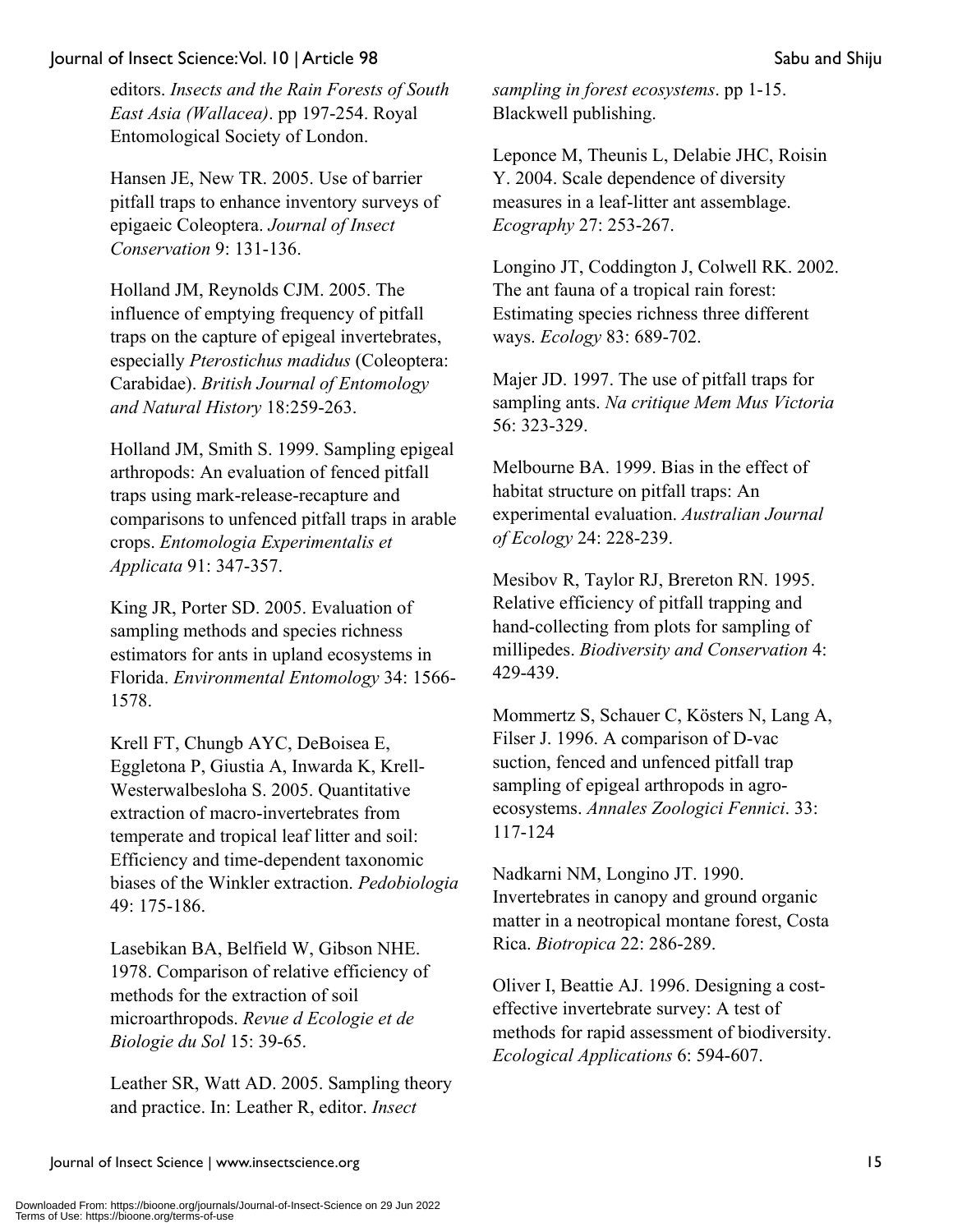Olson DM. 1991. A comparison of the efficacy of litter sifting and pitfall traps for sampling leaf litter ants (Hymenoptera, Formicidae) in a tropical wet forest, Costa Rica. *Biotropica* 23: 166-172.

Orris JB. 2005. MegaStat Version 10.0. http:\\www.mhhe.com\support. Distributed by Mc Graw-Hill.

Palacios-Vargas JG, Castanõ-Meneses G, Gómez-Anaya JA, Martínez-Yrizar A, Mejía-Recamier BE, Martínez-Sánchez J. 2007. Litter and soil arthropods diversity and density in a tropical dry forest ecosystem in Western Mexico. *Biodiversity and Conservation* 16: 3703-3717.

Parr CL, Chown SL. 2001. Inventory and bioindicator sampling: Testing pitfall and Winkler methods with ants in a South African savanna. *Journal of Insect Conservation* 5: 27-36.

Philpott SM, Bichier P, Rice RA, Greenberg R. 2007. Biodiversity conservation, yield, and alternative products in coffee agroecosystems in Sumatra, Indonesia. *Conservation Biology* 21(4): 975-985.

Prasifka1 JR, Lopez1 MD, Hellmich1 RL, Lewis LC, Dively GP. 2007. Comparison of pitfall traps and litter bags for sampling ground-dwelling arthropods. *Journal of Applied Entomology* 131:115-120.

Richardson BA, Richardson MJ, Soto-adames FN. 2005. Separating the effects of forest type and elevation on the diversity of litter invertebrate communities in a humid tropical forest in Puerto Rico*. Journal of Animal Ecology* 74: 926-936.

Robertson HG. 2007. Comparison of leaf litter ant communities in woodlands, lowland forests and montane forests of north-eastern

Tanzania. *Biodiversity and Conservation* 11: 1637-1652.

Schillhammer H. 2001. Instruction manual on collecting, preserving and preparing Coleoptera (Coleoptera). Natural History Museum, Vienna, Australia.

Snyder BA, Draney ML, Sierwald P. 2006. Development of an optimal sampling protocol for millipedes (Diplopoda). *Journal of Insect Conservation* 10: 277-288.

Southwood TRE. 1978. *Ecological methods, with particular reference to the study of insect populations, 2nd edition.* Chapman and Hall.

Spence JR, Niemela JK. 1994. Sampling carabids assemblages with pitfall traps: The madness and the method. *Canadian Entomologist* 126: 881-894.

Standen V. 2000. The adequacy of collecting methods for estimating species richness of grassland invertebrates. *Journal of Applied Ecology* 37: 884-893.

Stoyan D, Kuschka V. 2001. On animal abundance by estimation based on pitfall traps. *Biometrical Journal* 43: 45-52.

Topping CJ, Sunderland KD. 1992. Limitations to the use of pitfall traps in ecological studies exemplified by a study of spiders in a field of winter wheat. *Journal of Applied Ecology 2*9: 485-491.

Underwood EC, Fisher BL. 2006. The role of ants in conservation monitoring: If, when, and how. *Biological Conservation* 132: 166-182.

Vineesh PJ. 2007. *Ecology and diversity of Entomofauna in the litter stands of monoculture and natural forests in Kannur district.* Ph.D. dissertation. University of Calicut, Kerala